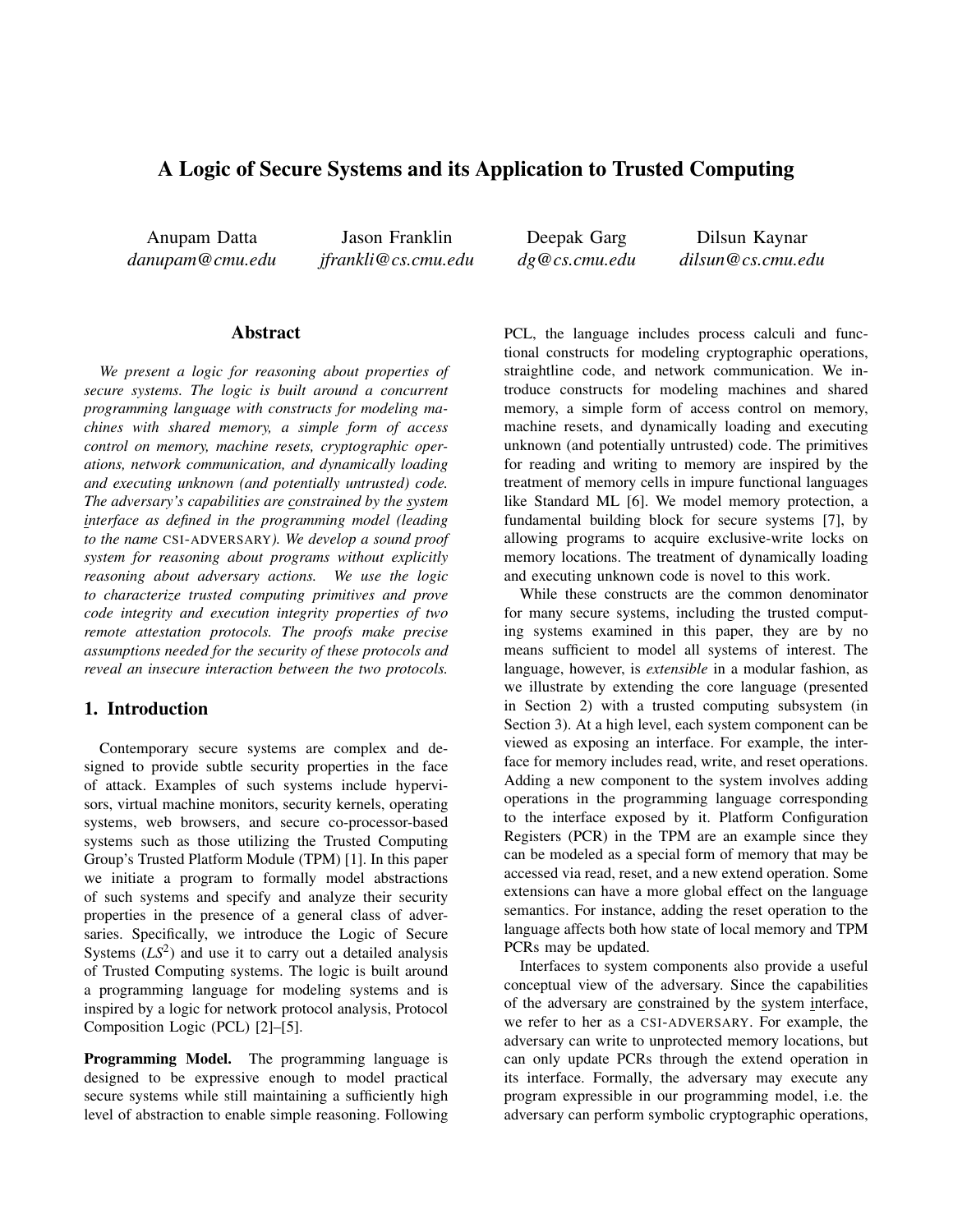intercept messages on the network, inject messages that it can create, read and write memory locations that are not explicitly locked by another thread, and reset machines. Because of these capabilities, the adversary can launch a broad range of attacks on the network and the local machines including replay attacks, modifying and injecting malicious code on local machines, and exploiting race conditions to compromise systems.

Logic. Security properties of programs are expressed in  $LS^2$  using modal formulas of the form  $[P]_I^{i_b, t_e}$  *A*, which means that formula *A* holds whenever thread *I* executes exactly the program *P* in the time interval  $(t_b, t_e)$ , irrespective of the actions executed concurrently by other threads including the adversary. The thread *I* identifies the principal executing the program, the machine on which the program is being executed, and includes a unique identifier. The formula *A* expresses security properties, such as confidentiality, integrity, authentication, as well as code and execution integrity. The logic includes predicates that reflect the programming language constructs for shared memory, memory protection, machine resets and a form of unconditional jump to model branching to dynamically loaded code.

Security properties are established using a proof system for *LS*<sup>2</sup> . A central design goal that *LS*<sup>2</sup> achieves (following PCL) is that *the proof system does not mention adversary actions*. Instead, the semantics and soundness of the proof system guarantee that if  $[P]_I^{t_b, t_e} A$  is provable, then *A* holds in all traces in which *I* completes execution of program *P*, including those that contain adversarial threads. This implicit treatment of adversaries simplifies proofs significantly. Designing a sound proof system that supports this local style of reasoning, in spite of the global nature of shared memory changes and execution of dynamically loaded unknown code, turned out to be a significant technical challenge.

We formalize local reasoning principles about shared memory with axioms that reason about invariance of values in memory based on local actions of threads that hold locks (see Section 2). This approach is technically similar to concurrent separation logic, whose regions resemble  $LS^2$ 's locks [8], but distinct from formal systems which support global reasoning about concurrent shared memory programs [9]. Our initial idea to reason about execution of dynamically loaded code was to treat the code being branched to as a continuation of the code calling it. However, this approach does not work for the case where the code being branched to is either read from memory or received over the network, because nothing can be determined about the called code by looking at the caller's program. As a result, traditional methods for proving program invariants such as those based on Hoare logic and its extensions [10]–[12] do not apply to this setting. Yet this is exactly what we needed to reason in

the face of adversaries who can modify or inject code into the system. Our final technical approach for reasoning about execution of dynamically loaded code is based on a program invariance rule, which we elaborate on in Section 2 and illustrate in Section 4.1.

Trusted Computing. We model and analyze two trusted computing protocols that rely on TPMs to provide integrity properties: load-time attestation using a Static Root of Trust for Measurement (SRTM) [13] and latelaunch-based attestation using a Dynamic Root of Trust for Measurement (DRTM) [14]–[16]. In doing so, we make the following contributions. First, we formalize, using axioms, the behavior of core trusted computing primitives including the TCG's widely-deployed secure co-processor, the Trusted Platform Module (TPM), as well as recently introduced hardware to support the *late launch* of a security kernel in a protected execution environment. Hardware implementations of late launch are publicly available in both AMD's Secure Virtual Machine Architecture (SVM) [15] and Intel's Trusted eXecution Technology (TXT) [16]. These axioms provide a succinct specification of the primitives, which serve as building blocks in the proofs of the protocols (see Section 3).

Second, we formally define and prove code integrity and execution integrity properties of the attestation protocols (Section 4; Theorems 2–4). To the best of our knowledge, these are the first logical security proofs of these protocols.

Finally, the formal proofs yield insights about the security of these protocols. The invariants used in the proofs make precise the properties that the Trusted Computing Base (TCB) must satisfy. In Section 4, we describe these invariants and manually check that an invariant holds on a security kernel implementation used in an attestation protocol. We demonstrate that newly introduced hardware support for late launch actually adversely affects the security of previous generation attestation protocols. We describe an attack that utilizes hardware support for late launch to exploit load-time attestation protocols that measure software starting at system boot. The attack enables an adversary to report false system integrity measurements that are not tied to the actual state of the platform. This attack could be used to exploit Digital Rights Management (DRM) protocols that rely on load-time attestation.

### 2. Logic of Secure Systems

We introduce the syntax of the Logic of Secure Systems  $(LS<sup>2</sup>)$  in this section. The next section introduces features of *LS*<sup>2</sup> that are specific to trusted computing. Due to lack of space, we restrict technical descriptions to the extent necessary to explain the main concepts and application, and refer the reader to a technical report for details [17].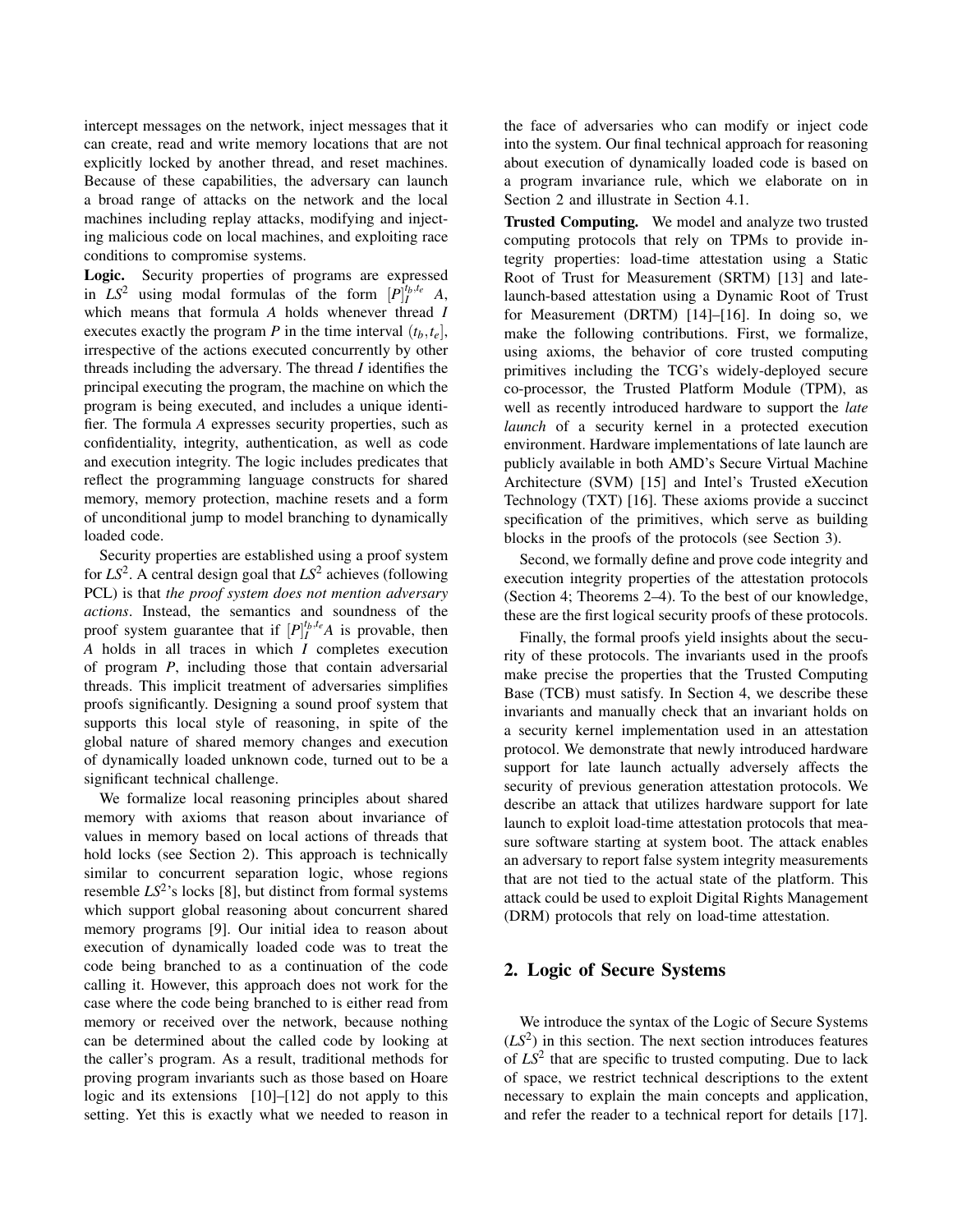| Expressions/Values | e                     | $::=$                | n                                                  | Number                                   |
|--------------------|-----------------------|----------------------|----------------------------------------------------|------------------------------------------|
|                    |                       |                      | $\hat{X}, \hat{Y}$                                 | Agent                                    |
|                    |                       |                      | K                                                  | Key                                      |
|                    |                       |                      | $K^{-1}$                                           | Inverse of key $K$                       |
|                    |                       |                      | $\boldsymbol{x}$                                   | Variable                                 |
|                    |                       |                      | (e,e')                                             | Pair                                     |
|                    |                       |                      | $SIG_K\{e\}$                                       | Value $e$ signed by private key $K$      |
|                    |                       |                      | $ENC_K\{  e  \}$                                   | Value $e$ encrypted by public key $K$    |
|                    |                       |                      | $SYMENC_K\{  e  \}$                                | Value $e$ encrypted by symmetric key $K$ |
|                    |                       |                      | H(e)                                               | Hash of e                                |
|                    |                       |                      | P                                                  | Program reified as data                  |
| Machine            | $\boldsymbol{m}$      |                      |                                                    |                                          |
| Location           | l                     | $::=$                | $m.RAM.k \mid m.disk.k \mid m.pcr.k \mid m.dpcr.k$ |                                          |
| Action             | a                     | $::=$                | real                                               | Read location l                          |
|                    |                       |                      | write $l, e$                                       | Write $e$ to location $l$                |
|                    |                       |                      | extend $l, e$                                      | Extend PCR <i>l</i> with <i>e</i>        |
|                    |                       |                      | $lock$ $l$                                         | Obtain write lock on location l          |
|                    |                       |                      | unlock $l$                                         | Release write lock on location l         |
|                    |                       |                      | send $e$                                           | Send <i>e</i> as a message               |
|                    |                       |                      | receive                                            | Receive a message                        |
|                    |                       |                      | sign $e, K$                                        | Sign $e$ with private key $K$            |
|                    |                       |                      | verify $e, K$                                      | Check that $e = SIG_K\{  e'   \}$        |
|                    |                       |                      | enc $e, K$                                         | Encrypt $e$ with public key $K$          |
|                    |                       |                      | dec e, K                                           | Decrypt $e$ with private key $K$         |
|                    |                       |                      | symenc $e, K$                                      | Encrypt $e$ with symmetric key $K$       |
|                    |                       |                      | symdec $e, K$                                      | Decrypt $e$ with symmetric key $K$       |
|                    |                       |                      | hash $e$                                           | Hash the expression $e$                  |
|                    |                       |                      | eval $f,e$                                         | Evaluate function $f$ with argument $e$  |
|                    |                       |                      | $proj_1 e$                                         | Project the 1st component of a pair      |
|                    |                       |                      | $proj_2 e$                                         | Project the 2nd component of a pair      |
|                    |                       |                      | match $e, e'$                                      | Check that $e = e'$                      |
|                    |                       |                      | new                                                | Generate a new nonce                     |
| Program            | P, Q                  | $::=$                | $\cdot$   jump e   latelaunch   $x := a$ ; P       |                                          |
| Thread id          | I,J                   | $::=$                | $\langle \hat{X}, \eta, m \rangle$                 |                                          |
| Thread identifier  | $\eta$                |                      |                                                    |                                          |
| Thread             | T, S                  | $::=$                | [P]                                                |                                          |
| <b>Store</b>       | $\sigma$              |                      | Locations $\rightarrow$ Expressions                |                                          |
| Lock map           | ı                     | $\ddot{\phantom{a}}$ | Locations $\rightarrow$ (Thread ids) $\cup$ {_}    |                                          |
| Configuration      | $\mathcal{C}_{0}^{0}$ | $::=$                | $i, \sigma, T_1   \dots   T_n$                     |                                          |
|                    |                       |                      |                                                    |                                          |

Figure 1. Syntax of the programming language

#### 2.1. Programming Model

The programming language definition includes its syntax and operational semantics. The syntax is summarized in Figure 1. The current language includes process calculi and functional constructs for modeling cryptographic operations, straightline code, and network communication among concurrent processes, but does not have conditionals (if...then...else...), returning function calls or loops. Instead, it has a match construct that tests equality of expressions (match  $e, e'$ ) and blocks if the test fails, as well as unconditional jumps to arbitrary code (jump *e*). These constructs are sufficient for applications we have considered so far. In future work, we plan to investigate the technical challenges associated with adding conditionals, returning function calls, and loops to the language. We describe below the core language constructs, the adversary model, and the form of the operational semantics. Examples of programs in the language can be found in Section 4.

Data, agents, and keys. Data is represented in the programming model symbolically as expressions *e* (also called values). Expressions may be numbers *n*, identities of agents (principals)  $\hat{X}$ , keys *K*, variables *x*, pairs  $(e, e')$ , signatures using private keys  $SIG_K\{|e|\}$  (denoting the signature on  $e$  made using the key  $K$ ), asymmetric key encryptions  $ENC_K\{|e|\}$ , symmetric key encryptions *SYMENC<sub>K</sub>*{ $|e|$ }, hashes *H*(*e*), or code reified as data *P*. All expressions are assumed to be simply typed (e.g. a pair can be distinguished from a number), but we elide the details of the types. Agents, denoted  $\hat{X}, \hat{Y}$ , are users associated with a system on behalf of whom programs execute. Keys are denoted by the letter *K*. The inverse of key *K* is denoted by  $K^{-1}$ . We assume that the expression *e* may be recovered from the signature  $SIG_K\{ |e| \}$  if the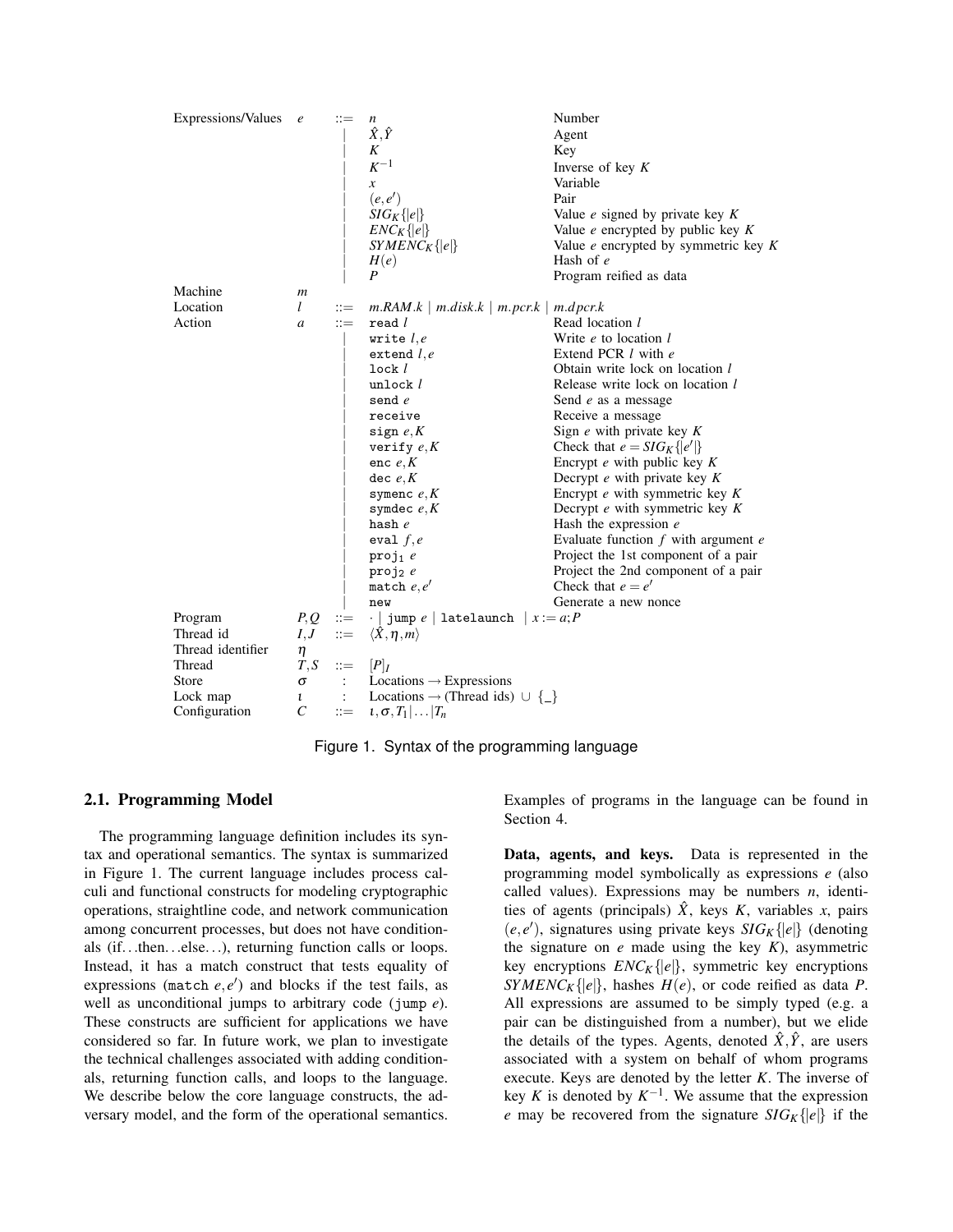verification key  $K$  is known. We also assume that hashes are confidentiality preserving.

Systems, programs, and actions. A *secure system* is specified as a set of programs *P* in the programming language. For example, a trusted computing attestation system will contain two programs, one to be executed by the untrusted platform and the other by the remote verifier. Each *program* consists of a number of actions  $x := a$  that are executed in a straight line. The name *x* binds the value returned by the action *a*, and is used to refer to the value in subsequent actions. Our model of straightline code execution is thus functional. This design choice simplifies reasoning significantly. For some actions such as sending a message, the value returned is meaningless. In such cases we assume that the value returned is the constant 0. A program ends with either an empty action ·, or one of the special actions jump *e* or latelaunch . The expression jump *e* is described below and latelaunch is covered in the next section. A single executing program is called a *thread*  $[P]$ *I* (threads are referred to with variables *T*, *S*). It contains a program *P*, and a descriptor *I* for the thread that is a tuple  $\langle \hat{X}, \eta, m \rangle$ .  $\hat{X}$  is the agent that owns the thread, *m* is the machine on which the thread is hosted, and  $\eta$  is a unique identifier (akin to a process id). The abstract runtime environment of the language is called a *configuration* C, written  $\iota, \sigma, T_1 | \dots | T_n$ . It contains all executing threads  $(T_1|...|T_n)$ , the state of memory on all machines (represented by the map  $\sigma$ ), and the state of memory locks held by threads (represented by the map ι).

Cryptography and network primitives. The programming language includes actions for standard operations like signing and signature verification, encryption and decryption (both symmetric and asymmetric), nonce generation, hashing, expression matching, projection from a pair, and evaluation of arbitrary side-effect free functions (eval *f*, *e*). Threads can communicate with each other using actions to send and receive values over the network. Network communication is untargeted, i.e., any thread may intercept and read any message (dually, a received message could have been sent by any thread). Information being sent over the network may be protected using cryptography, if needed. The treatment of cryptography and network communication follows PCL. The language constructs we present next are new to this work.

Machines and shared memory. Threads can also share data through memory. The programming model contains machines *m* explicitly. Each machine contains a number of memory locations *l* that are shared by all threads running on the machine. Each location is classified as either RAM, persistent store (hard disk), or other special purpose location (such as Platform Configuration Registers that are described in the next section). The machine on which a location exists and the location's type are made

explicit in the location's name. For instance, *m*.*RAM*.*k* is the *k*th RAM location on machine *m*. The behavior of a location depends on its type. For example, RAM locations are set to a fixed value when a machine resets, whereas persistent locations are not affected by resets. Despite these differences, the prominent characteristics of all locations are that they can be *read* and *written* through actions provided in the programming language, and that they are *shared* by all threads on the machine. Consequently, any thread, including an adversarial thread, has the potential to read or modify any location.

Access control on memory. Shared memory, by its very nature, cannot be used in secure programs unless some access control mechanism enforces the integrity and confidentiality of data written to it. Access control varies by type of memory and application (e.g., memory segmentation, page table read-only bits, access control lists in file systems, etc). Our programming model provides an abstract form of access control through locks. Any running thread may obtain an exclusive-write lock on any previously unlocked memory location *l* by executing the action lock *l*. Information on locks held by threads is included in a configuration as a map  $\iota$  from locations to identities of threads that hold locks on them. The semantics of the programming language guarantee that while a lock is held by a thread, no other thread will be able to write the location. A thread may relinquish a lock it holds by executing the action unlock *l*. Locking in this manner may be used to enforce integrity of contents of memory. Similarly, one may add read locks that provide confidentiality of memory contents. Although technically straightforward, read locks are omitted from this paper since we are focusing on integrity properties.

Machine resets. The language allows a machine to be spontaneously reset. There is no specific action that causes a reset. Instead, there is a reduction in the operational semantics that may occur at any time to reset a machine. When this happens, all running threads on the machine are killed, all its RAM and PCR locations are set to a fixed value, and a single new thread is created to reboot the machine. This new thread executes a fixed booting program. We model the reset operation since it has significant security implications for secure systems [18]. In the context of trusted computing, e.g., the fact that a TPM's Platform Configuration Registers (PCRs) are set to a fixed value is critical in reasoning about the security properties of attestation protocols. In addition, it has been shown that adversaries can launch realistic attacks against trusted computing systems using machine resets [19].

Untrusted code execution. The last salient feature of our programming model is an action jump *e* that dynamically branches to code represented by the expression *e*. The code *e* is arbitrary; it may have been read from memory or disk, or even have been received over the net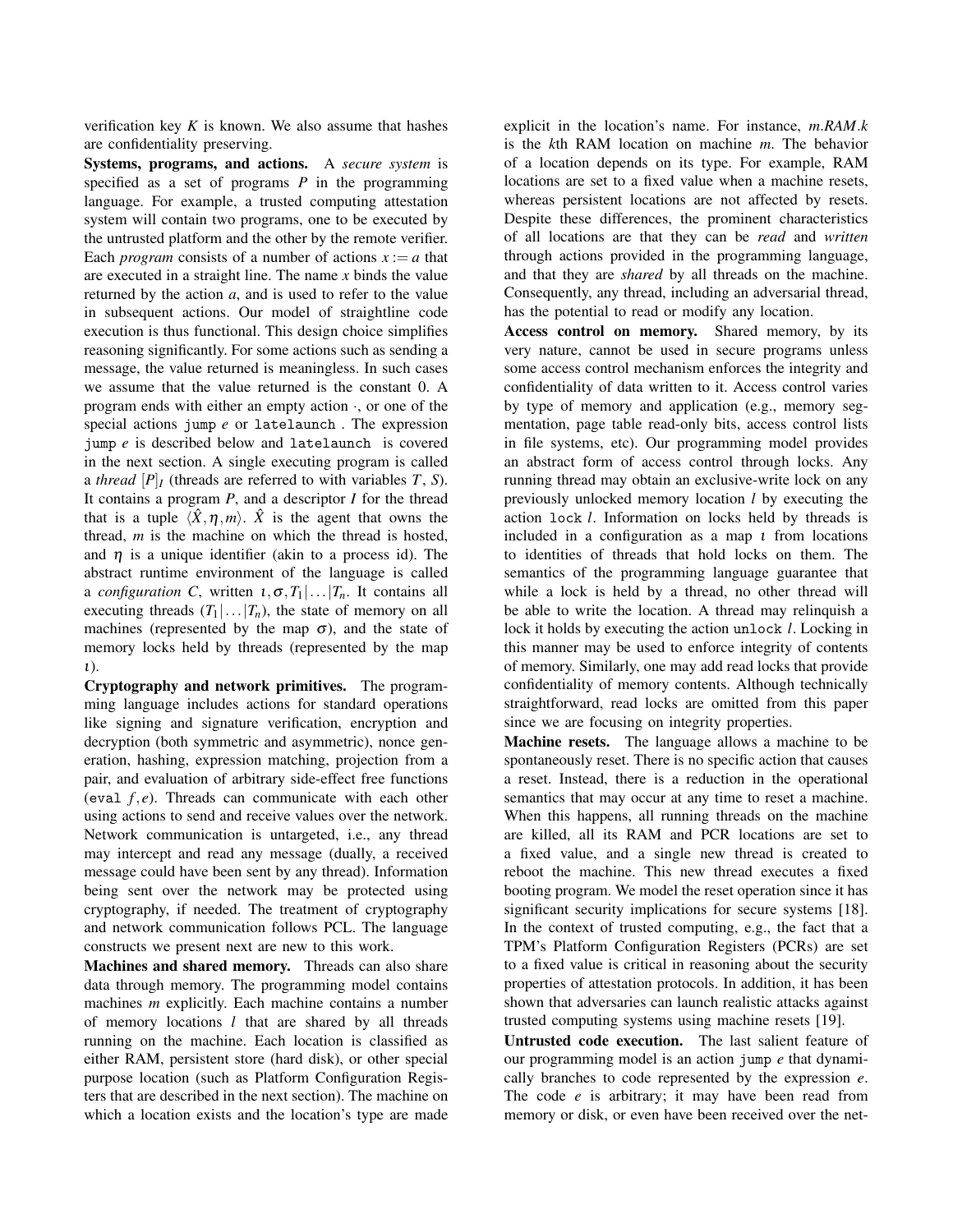work. As a result, it could have come from an adversary. Execution of untrusted code is necessary to model several systems of interest, e.g., trusted computing systems and web browsers.

Adversary Model. We formally model adversaries as extra threads executing concurrently with protocol participants. Such an adversary may contain any number of threads, on any machines, and may execute any program expressible in our programming model. However, the adversary cannot perform operations that are not permitted by the language semantics. For example, the adversary can neither write to memory locked by another thread, nor can she break cryptography.

Operational semantics. The operational semantics of the language captures how systems execute to produce traces. It is defined using process calculus-style reduction rules that specify how a configuration may transition to another. A *trace*  $C_0 \longrightarrow C_1 \dots \longrightarrow C_n$  is a sequence of configurations, such that successive configurations in the sequence can be obtained by applying one reduction rule. A *timed trace*  $C_0 \xrightarrow{t_1} C_1 \ldots \xrightarrow{t_n} C_n$  associates monotonically increasing time points  $t_1, \ldots, t_n$  with reductions on a trace. These time points may be drawn from any totally ordered set, such as integers or real numbers.

#### 2.2. Logic

The logic  $LS^2$  is used to specify and reason about properties of secure systems.

Syntax. Figure 2 summarizes  $LS^2$ 's syntax, including predicates specific to trusted computing that we discuss in the next section. Predicates for representing network communication and cryptographic operations are taken from PCL. Other predicates that capture information about state, unconditional jumps, and resets are new to this work. A significant difference from PCL is that *LS*<sup>2</sup> incorporates time explicitly in formulas and semantics. All predicates and formulas are interpreted relative to not only a timed trace but also a point of time (modal formulas, described below, are an exception since they are interpreted relative to a timed trace only). In the proof system, time is used to track the relative order of actions on a trace and to specify program invariants.

*Action predicates* capture actions performed by threads. For instance,  $Send(I, e)$  holds on a trace at time *t* if thread *I* executes action send *e* at time *t* in the trace. Write $(I, I, e)$  holds on a trace whenever thread *I* executes write *l*, *e*. Similarly, we have predicates to capture cryptographic operations. *General predicates* capture other information, including information about the state of the environment. Particularly prominent are the two predicates  $Mem(l, e)$  which holds whenever location *l* contains value  $e$ , and Jump $(I, e)$  which holds whenever thread *I* executes jump *e*. Access control on memory is reflected in the

logic through three predicates:  $Lock(I, I)$ , Unlock $(I, I)$ , and  $\textsf{lsLocked}(l, I)$ . The first two of these capture actions:  $Lock(I, I)$  holds on a trace when a thread *I* obtains an exclusive-write lock on location *l*, whereas  $Unlock(I, l)$ holds when thread *I* releases the lock. The third predicate IsLocked(*l*,*I*) captures state: it holds whenever thread *I* has an exclusive-write lock on location *l*. As an example, suppose that thread *I* executes an action to obtain the lock on location *l* at time *t* and executes another action to release the lock at a later point  $t'$ . Then  $Lock(I, I)$  will hold exactly at time  $t$ , Unlock $(I, I)$  will hold exactly at time  $t'$ , and  $\textsf{lsLocked}(l, I)$  will hold at all points of time between *t* and  $t'$ . The predicate Reset $(m, I)$  holds at time *t* if machine *m* is reset at time *t*, creating the new thread *I* to boot it. We define the abbreviations Reset(*m*) and Jump(*I*) as ∃*I*. Reset(*m*,*I*) and ∃*e*. Jump(*I*, *e*) respectively. Contains( $e, e'$ ) means that  $e'$  is a sub-expression of *e*. The predicate Honest $(\hat{X}, \vec{P})$  is described in Section 3.1.

Predicates can be combined using the usual logical connectives:  $\wedge$  (conjunction),  $\vee$  (disjunction),  $\supset$  (implication), and  $\neg$  (negation) as well as first-order universal and existential quantifiers that may range over expressions, keys, principals, threads, locations, and time. There is a special formula,  $A \otimes t$ , which captures time explicitly in the logic. *A* @ *t* means that formula *A* holds at time *t*. We often write intervals in the usual mathematical sense; they may take the forms  $(t_1, t_2)$ ,  $[t_1, t_2]$ ,  $(t_1, t_2]$ , and  $[t_1, t_2)$ . For an interval *i*, we also define the formula *A* on *i* as  $\forall t$ . (( $t \in i$ ) ⊃ *A* @ *t*), where  $t \in i$  is the obvious membership predicate. *A* on *i* means that *A* holds at each point in the interval *i*. This treatment of time in the logic draws ideas from work on hybrid modal logic [20]–[22].

Security properties of programs are expressed in *LS*<sup>2</sup> using one of two forms of modal formulas. The principal of these,  $[P]_I^{t_b,t_e}$  *A*, means that formula *A* holds whenever thread *I* executes exactly the program *P* sequentially in the semi-open interval  $(t_b, t_e)$ . *A* may mention any variables occurring unbound in *P*. It usually expresses a safety property about the program *P*. For example, if *P* is the client program of a key exchange protocol, *A* may say that  $P$  generated a key after  $t_b$ , sent it to a server, and received a confirmation that it was received. Examples of security properties for trusted computing systems can be found in Section 4.

Proof System. Security properties of a program are established using a proof system for *LS*<sup>2</sup> . This proof system contains some basic rules for reasoning about modal formulas, and a number of axioms that capture intuitive properties of program behavior. Parts of the proof system, particularly the part dealing with cryptographic primitives were easily designed using existing ideas from PCL. As mentioned in the introduction, a central design goal that *LS*<sup>2</sup> achieves is that the proof system does not mention adversary actions. We elaborate below on the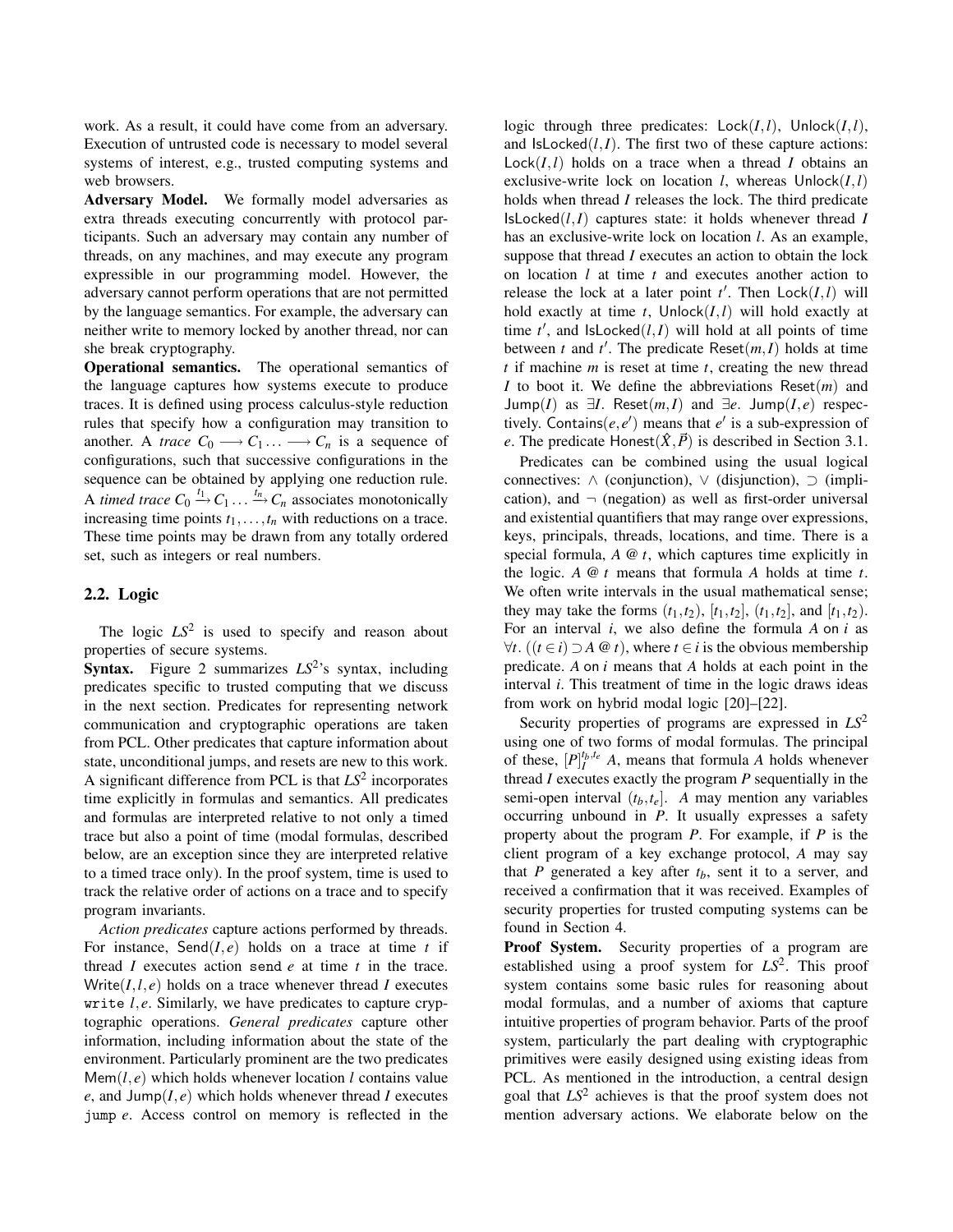| Action Predicates R        |  |  | $\therefore$ Receive $(I,e)$ Send $(I,e)$ Sign $(I,e,K)$ Verify $(I,e,K)$ Encrypt $(I,e,K)$ Decrypt $(I,e,K)$                                                   |  |  |
|----------------------------|--|--|-----------------------------------------------------------------------------------------------------------------------------------------------------------------|--|--|
|                            |  |  | $SymEnergy(I, e, K)$   SymDecrypt $(I, e, K)$   Hash $(I, e)$   Eval $(I, f, e, e')$   Match $(I, e, e')$                                                       |  |  |
|                            |  |  | $\mathsf{New}(I,n) \mid \mathsf{Write}(I,l,e) \mid \mathsf{Read}(I,l,e) \mid \mathsf{Lock}(I,l) \mid \mathsf{Unlock}(I,l) \mid \mathsf{Extend}(I,l,e)$          |  |  |
|                            |  |  | General Predicates $M$ ::= $\text{Mem}(l, e)$   $\text{lslocked}(l, I)$   $\text{Reset}(m, I)$   $\text{Jump}(l, e)$   LateLaunch $(m, I)$   Contains $(e, e')$ |  |  |
|                            |  |  | $e = e' \mid t \geq t' \mid$ Honest $(\hat{X}, \vec{P})$                                                                                                        |  |  |
| Formulas                   |  |  | $A,B$ ::= $R \mid M \mid \top \mid \bot \mid A \wedge B \mid A \vee B \mid A \supset B \mid \neg A \mid \forall x.A \mid \exists x.A \mid A \otimes t$          |  |  |
|                            |  |  | Modal Formulas $J$ ::= $[P]_I^{t_b,t_e} A$   $[a]_{I_x}^{t_b,t_e} A$                                                                                            |  |  |
| Figure 2. Syntax of $LS^2$ |  |  |                                                                                                                                                                 |  |  |

technical approach for designing a sound proof system that supports this local style of reasoning in spite of the global nature of shared memory changes and execution of dynamically loaded code.

We reason about memory locally using axioms that establish invariance of values in memory, using information about locks and actions of threads that hold the locks. These axioms are modular (there is one set of axioms for each type of memory) and extensible (more axioms can be added for new types of memory, as we do for Platform Configuration Registers in Section 3). As examples, the following two axioms are invariance rules for locations of RAM and disk respectively. The first axiom says that if location *m*.*RAM*.*k* (denoting a location with address *k* in the RAM of machine *m*) contains value *e* at time  $t<sub>b</sub>$ , during the interval  $(t_b, t_e)$  thread *I* has a lock on this location, thread *I* does not write to the location, and machine *m* is not reset during the interval, then *m*.*RAM*.*k* must contain the value *e* throughout the interval  $(t_b, t_e)$ . The second axiom is similar, but it applies to locations on disk. In this case, the precondition that machine *m* not be reset is unnecessary because contents of the disk do not change due to a reset.

$$
\begin{array}{ll}\n(\text{MemIR}) & \vdash (\text{Mem}(m.RAM.k, e) \ @\ t_b) \\
& \land (\text{lsLocked}(m.RAM.k, I) \text{ on } (t_b, t_e)) \\
& \land (\forall e'. \neg \text{Write}(I, m.RAM.k, e') \text{ on } (t_b, t_e)) \\
& \land (\neg \text{Reset}(m) \text{ on } (t_b, t_e)) \\
& \supset (\text{Mem}(m.RAM.k, e) \text{ on } (t_b, t_e))\n\end{array}
$$

(MemID) 
$$
\vdash
$$
 (Mem(*m*.disk.k,e) @ t<sub>b</sub>)  
\n $\land$  (IsLocked(*m*.disk.k,I) on (t<sub>b</sub>,t<sub>e</sub>))  
\n $\land$  ( $\forall e'$ .  $\neg Write(I, m.disk.k, e')$  on (t<sub>b</sub>,t<sub>e</sub>))  
\n $\supset$  (Mem(*m*.disk.k, e) on (t<sub>b</sub>,t<sub>e</sub>))

For reasoning about execution of dynamically loaded code, we introduce the following rule that allows us to combine information about the invariants of a program *P* with the knowledge that the program was branched to. We define a program invariant as a property that holds whenever any prefix of the sequence of actions of the program executes. The prefixes or initial sequences  $IS(P)$  of a program *P* are formally defined as follows:  $IS(\cdot) = {\cdot}$ ,  $IS(jump e) = {\cdot}$ ,  $jump e$ ,  $IS(\text{latelaunch } ) = \{ \cdot, \text{latelaunch } \}, \text{ } IS(x := a; P) =$  $\{\cdot\} \cup \{x := a; Q \mid Q \in IS(P)\}.$ 

For every 
$$
Q
$$
 in  $IS(P)$ :  $\vdash [Q]_I^{t_b, t_e} A(t_b, t_e)$   
\n $\xrightarrow[t_b, t_e \text{ fresh constants)} \vdash \text{Jump}(I, P) @ t \supset \forall t'. (t' > t) \supset A(t, t')$ Jump

In its premise the rule requires that for every initial sequence  $Q$  of  $P$ , there be a proof, generic in the constants  $t_b$  and  $t_e$ , that establishes  $A(t_b, t_e)$  given that  $Q$  executes in thread *I* during the interval  $(t_b, t_e]$ . The conclusion says that if thread *I* branches to program  $P$  at time  $t$  (assumption  $\text{Jump}(I, P) \otimes t$ , then for any time  $t' > t$ ,  $A(t, t')$  must hold. Informally, we may explain the soundness of this rule as follows. If thread *I* branches to code *P* at time *t*, then for any  $t' > t$ , the thread *I* must execute some prefix of  $P$  in the interval  $(t, t']$ . Instantiating the premise with this prefix Q, and  $t$ ,  $t'$  for  $t_b$ ,  $t_e$ , we get exactly the desired property  $A(t, t')$ .

The above rule is central among  $LS^2$ 's principles for reasoning about dynamically loaded code, which we believe to be novel. Both a discussion of the novelty and an example of the reasoning principles are postponed to Section 4.1. Whereas their application to reasoning about dynamically loaded code is new, invariants over initial segments of code are not a contribution of this work. PCL uses invariants similar to ours to reason about principals who are executing known pieces of code. *LS*<sup>2</sup> also uses invariants for many other purposes besides reasoning about jumps, including reasoning about resets. The latter is simpler than reasoning about jumps, because we assume that when a machine is reset, a *fixed* program is started to reboot the machine. The code marked *SRTM*(*m*) in Figure 3 is one example of the form this program may have.

**Semantics and Soundness.** Formulas of  $LS^2$  are interpreted over timed traces obtained from execution of a program in the programming language. The proof system of *LS*<sup>2</sup> is formally connected to the programming language semantics through a program independent *soundness theorem* which guarantees that any property established in the proof system actually holds over all traces obtainable from the program and any number of adversarial threads. Let  $\Gamma$  denote a set of formulas, and  $\varphi$  denote a formula or a modal formula. Further, let  $\Gamma \vdash \varphi$  denote provability in  $LS^2$ 's proof system, and  $\Gamma \models \varphi$  denote semantic entailment. Our main technical result for *LS*<sup>2</sup> is the following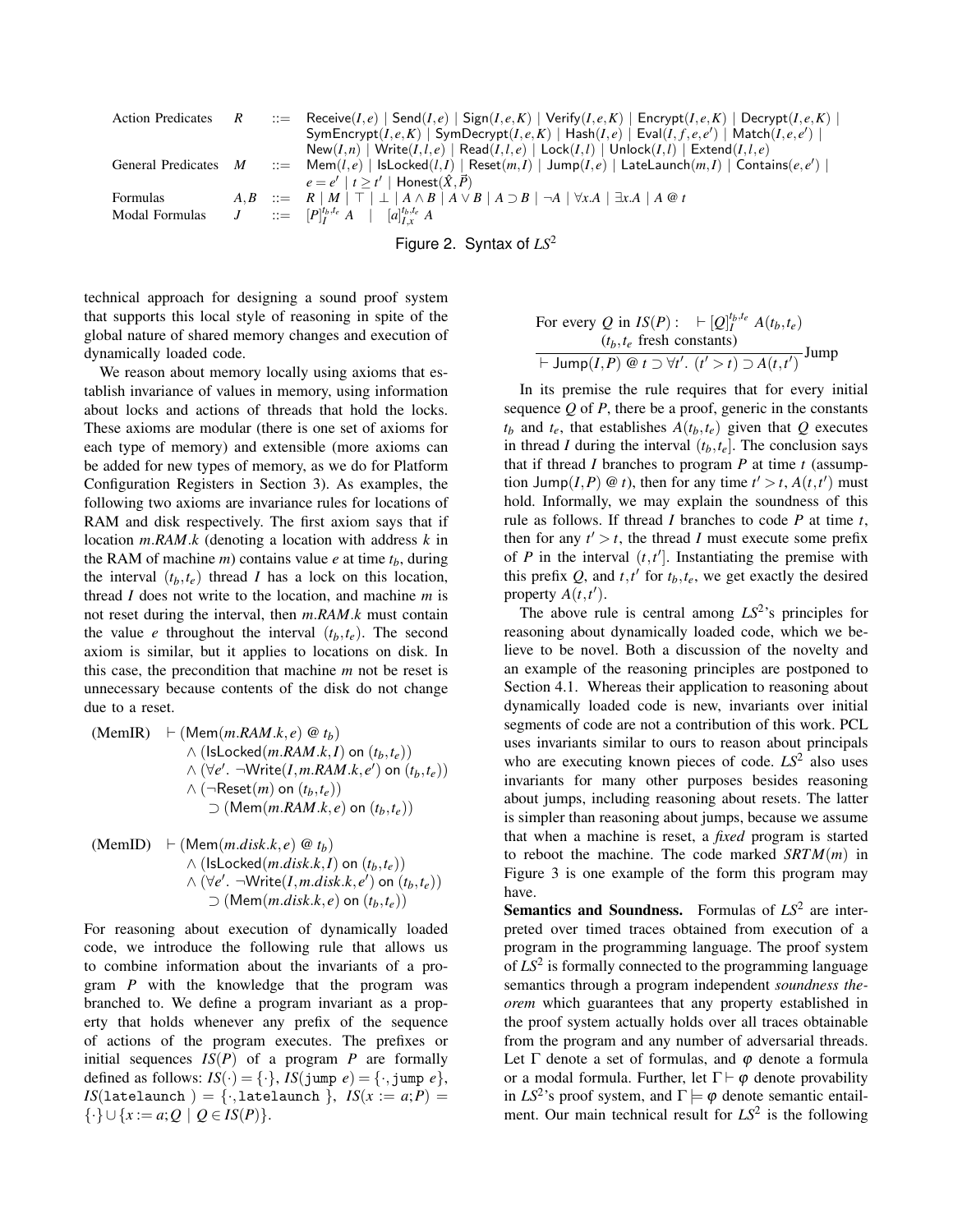soundness theorem.

**Theorem 1** (Soundness). *If*  $\Gamma \vdash \varphi$  *then*  $\Gamma \models \varphi$ .

The proof of this theorem, as well as those of all later theorems, can be found in the full version of this paper [17].

# 3. Modeling Trusted Computing Primitives

This section describes extensions to *LS*<sup>2</sup> to model and reason about hardware primitives used with protocols specified by the Trusted Computing Group (TCG). These hardware primitives include the TCG's Trusted Platform Module (TPM) and static Platform Configuration Registers (PCRs), as well as the more recent hardware support for late launch and dynamic PCRs as implemented by AMD's Secure Virtual Machine (SVM) extensions [23] and Intel's Trusted eXecution Technology (TXT) [16]. We describe below the hardware primitives and their formalization in  $LS^2$  at a high level. In subsequent sections, we use our formalizations to prove security properties of trusted computing protocols.

### 3.1. Trusted Platform Module

The Trusted Platform Module (TPM) is a secure coprocessor that performs cryptographic operations such as encryption, decryption, and creation and verification of digital signatures. Each TPM includes a unique embedded private key (called the Attestation Identity Key or AIK). The public key corresponding to each AIK is published in a manufacturer-signed certificate. The private component of the AIK is assumed to be protected from compromise by malicious software. As a result, signatures produced by a TPM are guaranteed to be authentic, and unique to the platform on which the TPM resides.

We model relevant aspects of the TPM in  $LS^2$  as follows. The private attestation identity key of the TPM on machine  $m$  is modeled as a value in  $LS^2$ , denoted *AIK*−<sup>1</sup> (*m*). Its corresponding public key is denoted *AIK*(*m*). The TPM itself is represented as a principal, denoted  $AI\hat{K}(m)$ . Of the many programs hardcoded into the TPM, only two are relevant for our purposes. These are idealized by the  $LS^2$  programs marked  $TPM_{SRTM}(m)$ and  $TPM_{DRTM}(m)$  in Figures 3 and 4 respectively, and are explained in the next section. Both the fact that the TPM executes only one of these programs, and the fact that the TPM's private key cannot be leaked are modeled in *LS*<sup>2</sup> by a single predicate:

$$
\mathsf{Honest}(A\hat{\mathit{IK}}(m), \{\mathit{TPM}_{SRTM}(m), \mathit{TPM}_{DRTM}(m)\})
$$

This predicate entails (through the rules and axioms of the proof system) that any signature created by the key  $AIK^{-1}(m)$  could only have been created in the TPM on

machine *m*. It can also be used to prove invariants about threads which are known to execute on the TPM, using a rule similar to (Jump) that was described in Section  $2.2<sup>1</sup>$ We emphasize that the predicate mentioned above is not an axiom in  $LS^2$ , since its soundness cannot be established directly. Instead, we always assume it explicitly when we reason about the TPM.

Static PCRs. Static Platform Configuration Registers (PCRs) are protected registers contained in every TPM. From our perspective, the relevant property of PCRs is that their contents can only be modified in two ways: (a) by resetting the machine on which the TPM resides; this sets all the static PCRs to a special value that we denote symbolically using the name *sinit* (*sinit* is zero on most platforms), and (b) through a special TPM interface extend , which takes two arguments: a PCR to modify, and a value *v* that is appended to the PCR. Since each PCR is of a fixed length but may be asked to store arbitrarily many values, extend replaces the current value of the PCR with a hash of the concatenation of its current value and a hash of *v*. In pseudocode, the effect of extending PCR *p* with value *v* may be described as the assignment  $p \leftarrow H(p \mid H(v))$ , where || denotes concatenation and *H* denotes a hash function. More generally, if the values extended into a PCR after a reset are  $v_1, \ldots, v_n$  in sequence, its contents will be  $H(\ldots(H(sinit||H(v_1))||H(v_2))\ldots||H(v_n))$ . We use the notation  $seq(sinit, v_1, \ldots, v_n)$  to denote this value. A common use for PCRs is to extend integrity measurements of program code into them during the boot process, then to have the TPM sign them with its AIK, and to submit this signed aggregate to a remote party as evidence that the values were generated in sequence on the machine.

We model PCRs as a special class of memory in  $LS^2$ . The *k*th static PCR on machine *m* is denoted *m*.*pcr*.*k*. PCRs can be read using the usual read action in  $LS^2$ 's programming language, and they can be locked for access control, but the usual write action does not apply to them. Instead, the extend program is modeled as a primitive action in the programming language. It has exactly the effect described in the previous paragraph. Properties of PCRs are captured through axioms in *LS*<sup>2</sup> . For example, the following axiom models the fact that *sinit* is written to every PCR when a machine is reset. In words, it states that if machine *m* is reset at time *t*, then any PCR *k* on *m* contains value *sinit* at time *t*.

 $(MemPR)$   $\vdash$  (Reset $(m) \t@ t) \supset (Mem(m.pcr,k,sinit) \t@ t)$ 

Several other important properties of PCRs arise as a consequence of their restricted interface. First, if a PCR contains *sinit* at time *t*, then the machine *m* on which it

<sup>1.</sup> The predicate Honest is adapted from a predicate of the same name in PCL. PCL's predicate is slightly weaker since it lacks the second argument, but the reasoning principles associated with the two are similar.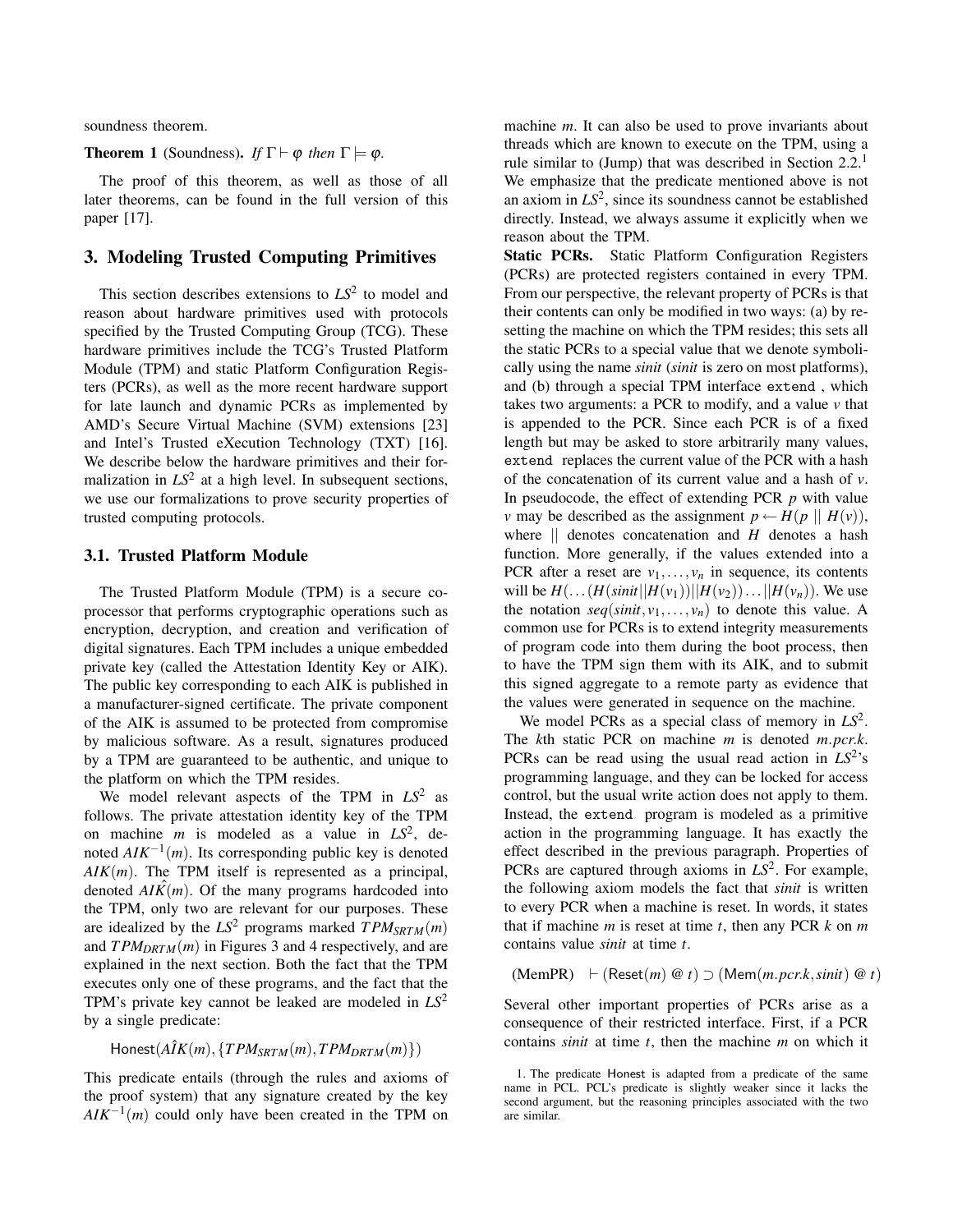resides must have been reset *most recently* at some time  $t'$  since a reset is the only way to put *sinit* into a PCR. This is captured by the following axiom:

$$
\begin{array}{ll}\n(\text{PCR2}) & \vdash (\text{Mem}(m.pcr,k,sinit) \ @\ t) \\
& \supset (\exists t'. \ (t' \le t) \land (\text{Reset}(m) \ @\ t') \\
& \land (\neg \text{Reset}(m) \text{ on } (t',t]))\n\end{array}
$$

Second, if a PCR contains  $seq(sinit, v_1, \ldots, v_n)$  at time *t*, it must also have contained *seq*(*sinit*,  $v_1, \ldots, v_{n-1}$ ) at some prior time  $t'$ , without any reset in the interim. Thus the contents of a PCR are witness to every extension performed on it since its last reset. Formally, this property is captured in  $LS^2$  by the following axiom:

$$
\begin{array}{ll}\n(\text{PCR1}) & \vdash (\text{Mem}(m.\text{pcr}.\text{k}, \text{seq}(\text{sinit}, \text{v}_1, \dots, \text{v}_n)) \ @\ t) \\
& \supset (\exists t'. \ (t' < t) \\
& \wedge (\text{Mem}(m.\text{pcr}.\text{k}, \text{seq}(\text{sinit}, \text{v}_1, \dots, \text{v}_{n-1})) \ @\ t') \\
& \wedge (\neg \text{Reset}(m) \text{ on } (t', t])) \\
& (n \geq 1)\n\end{array}
$$

In many cases of interest, we need to prove that the value in a PCR does not change over a period of time. To this end, we introduce an invariance axiom for PCRs, similar to axioms (MemIR) and (MemID) from Section 2.2. The modular design of the logic eases the introduction of this axiom.

(MemIP) 
$$
\vdash
$$
 (Mem(*m.pr.r.k,e*) @ *t<sub>b</sub>*)  
\n∧ (IsLocked(*m.pr.r.k,I*) on (*t<sub>b</sub>,t<sub>e</sub>*))  
\n∧ (∀e'. ¬Extend(*I, m.pr.r.k,e'*) on (*t<sub>b</sub>,t<sub>e</sub>*))  
\n∧ (∼-Reset(*m*) on (*t<sub>b</sub>,t<sub>e</sub>*))  
\n⇒ (Mem(*m.pr.r.k,e*) on (*t<sub>b</sub>,t<sub>e</sub>*))

#### 3.2. Late Launch and Dynamic PCRs

Another hardware feature available in trusted computing platforms is late launch. Late launch provides the ability to measure and invoke a program, typically a security kernel or Virtual Machine Monitor (VMM), in a protected environment. Upon receiving a late launch instruction (SKINIT on the AMD SVM and SENTER on the Intel TXT), the processor switches from the currently executing operating system to a Dynamic Root of Trust for Measurement (DRTM) from which it is possible to later resume the suspended operating system. The program to be executed in a late launch session is specified by providing the physical address of the Secure Loader Block (SLB). When a late launch is performed, interrupts are disabled, direct memory access (DMA) is disabled to all physical memory pages containing the SLB and debugging access is disabled. The processor then jumps to the code in the SLB. This code may load other code. In addition to providing a protected environment, a special set of PCRs called *dynamic* PCRs are reset with a special value that we call *dinit* symbolically and the code in the SLB is hashed and extended into the dynamic PCR 17 (*dinit* is distinct from *sinit*). The dynamic PCRs can then be extended with other values, and the contents of the PCRs, signed by the TPM's key AIK, can be submitted as evidence that a late launch was performed.

We formally model late launch by adding a new action latelaunch to *LS*<sup>2</sup> 's programming language. This action can be executed by any thread. The operational semantics of the language are extended to ensure that whenever latelaunch executes a new thread *I* is created with a special program  $LL(m)$ , which extends the SLB into a dynamic PCR and branches to it. This program is shown in Figure 4. Protection of *I* is modeled using locks – when started, *I* is given locks to all dynamic PCRs on the machine *m* it uses. *I* may subsequently acquire more locks to protect itself. In the logic, the implicit locking of dynamic PCRs is captured by the following axiom, which means that if some thread executes latelaunch on machine *m* at time *t*, creating the thread *I*, then *I* has a lock on any dynamic PCR on *m* at time *t*. *m*.*d pcr*.*k* denotes the *k*th dynamic PCR on machine *m*.

$$
\begin{array}{ll}\n\text{(LockLL)} & \vdash (\text{LateLaunch}(m, I) \ @\ t) \\
\supset (\text{lsLocked}(m.dpc. k, I) \ @\ t)\n\end{array}
$$

Dynamic PCRs have properties very similar to static PCRs. For example, the following axiom, similar to (MemPR) described above, means that *dinit* is written to every dynamic PCR when a late launch happens.

$$
\begin{array}{ll}\n(\text{MemLL}) & \vdash (\text{Latelaunch}(m, I) \ @\ t) \\
& \supset (\text{Mem}(m.dpcrk, dinit) \ @\ t)\n\end{array}
$$

Axioms corresponding to (PCR1) and (PCR2) are also sound for dynamic PCRs. The difference is that Reset and *sinit* must be replaced by LateLaunch and *dinit* respectively. The following axiom is used to prove invariance properties of dynamic PCRs.

(MemIdP) 
$$
\vdash
$$
 (Mem(*m.dpcr.k*, *e*) @ *t<sub>b</sub>*)  
\n∧ (IsLocked(*m.dpcr.k*, *I*) on (*t<sub>b</sub>*, *t<sub>e</sub>*))  
\n∧ (∀*e'*. ¬Extend(*I*, *m.dpcr.k*, *e'*) on (*t<sub>b</sub>*, *t<sub>e</sub>*))  
\n∧ (∼-Reset(*m*) on (*t<sub>b</sub>*, *t<sub>e</sub>*))  
\n∧ (∃=*I*. LateLaunch(*m*, *I*) on (*t<sub>b</sub>*, *t<sub>e</sub>*))  
\n⇒ (Mem(*m.dpcr.k*, *e*) on (*t<sub>b</sub>*, *t<sub>e</sub>*))

### 4. Trusted Computing Protocols

We analyze two trusted computing protocols that rely on TPMs to provide integrity properties: load-time attestation using an SRTM and late-launch-based attestation using a DRTM. In an attestation protocol, a platform utilizes a TPM to attest to platform state by performing two steps: integrity measurement and integrity reporting. Integrity measurement consists of collecting cryptographic hashes of local software events such as program loading. Integrity reporting consists of transmitting collected measurements in a signed aggregate to an external verifier. The external verifier may then use the measurements to make trust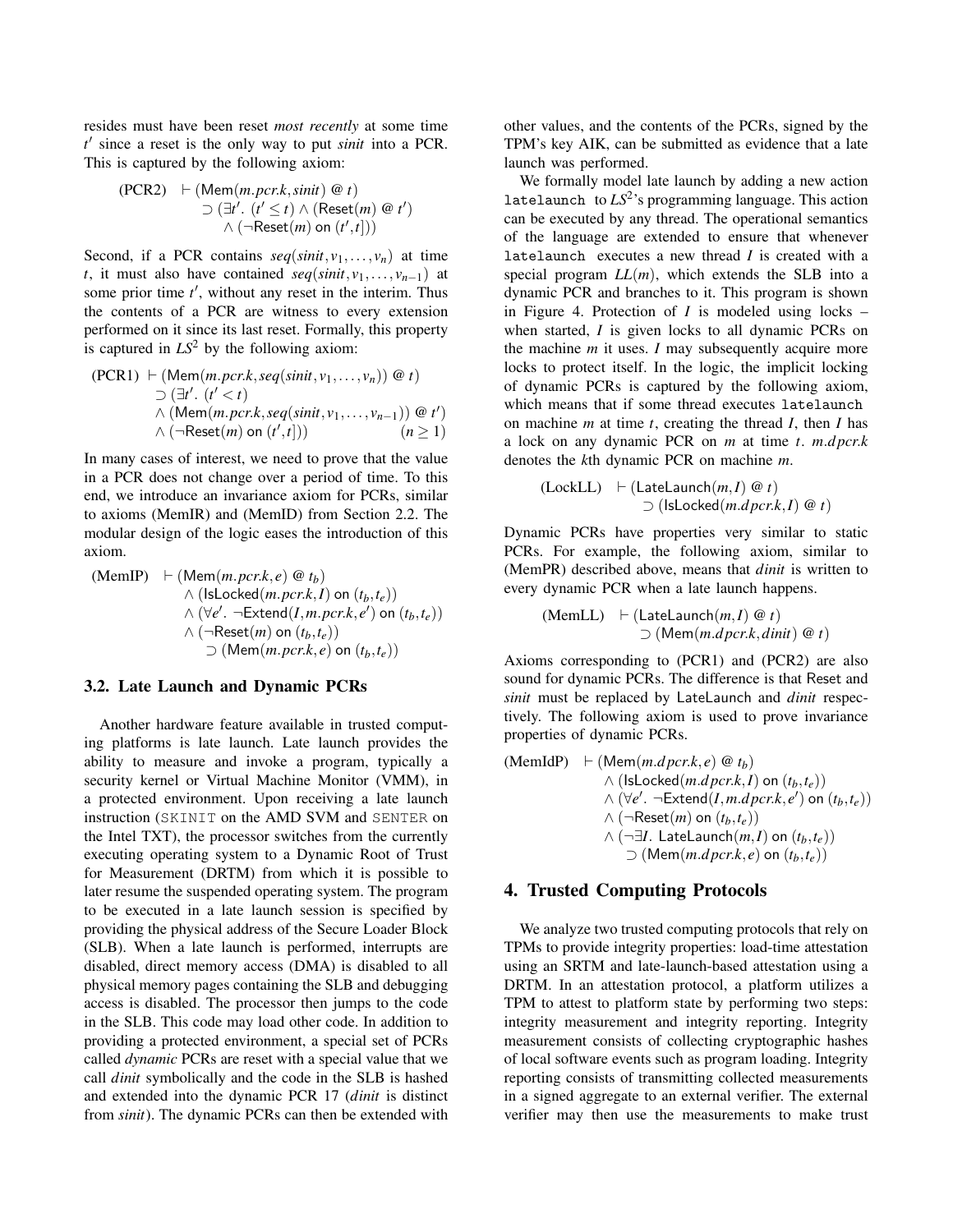$$
SRTM(m) \equiv b = \text{read } m.bl\_loc;
$$
  
\n
$$
\text{extend } m.pcr.s,b;
$$
  
\n
$$
\text{jump } b
$$
  
\n
$$
BL(m) \equiv o = \text{read } m.os\_loc;
$$
  
\n
$$
\text{extend } m.pcr.s,o;
$$
  
\n
$$
\text{jump } o
$$
  
\n
$$
OS(m) \equiv a = \text{read } m.app\_loc;
$$
  
\n
$$
\text{extend } m.pcr.s,a;
$$
  
\n
$$
\text{jump } a
$$
  
\n
$$
APP(m) \equiv ...
$$
  
\n
$$
TPM_{SRTM}(m) \equiv w = \text{read } m.pcr.s;
$$
  
\n
$$
r = \text{sign } (PCR(s), w), AIK^{-1}(m);
$$
  
\n
$$
\text{send } r
$$
  
\n
$$
Verify, (PCR(s), \text{seq}(\text{sinit}, BL(m), OS(m), APP(m)))
$$



decisions. We first analyze an attestation protocol using a Static Root of Trust for Measurement (SRTM), then we consider an attestation protocol utilizing hardware support for late launch and a Dynamic Root of Trust for Measurement (DRTM). We simplify both protocols by assuming the AIK has been certified as authentic by a manufacturer certificate and by verifying a fixed sequence of system integrity measurements.

#### 4.1. Attestation Using a Static Root of Trust

We start by performing an analysis of a load-time attestation protocol using an SRTM. The security skeleton of the protocol is specified in Figure 3. A security skeleton retains only relevant actions, in this case, actions performing integrity measurement and reporting. The SRTM protocol is composed of code that performs measurement followed by code that performs integrity reporting. We analyze the components separately.

4.1.1. Integrity Measurement. In the SRTM protocol, integrity measurement starts after a machine reset. The programs marked  $SRTM(m)$ ,  $BL(m)$ , and  $OS(m)$  in Figure 3 represent those portions of the SRTM, boot loader, and operating system that participate in the measurement process. The *SRTM*(*m*) program is always the first program invoked when a machine reboots. It first reads the boot loader's code *b* from the fixed disk address *m*.*bl loc*, then measures the code by extending it into a static PCR *m*.*pcr*.*s* (which in this case stores all measurements), and then branches to the the boot loader by executing the instruction jump *b*. The boot loader  $(BL(m))$  in turn

reads the operating system's code *o* from a fixed location *m*.*os loc*, extends it into PCR *m*.*pcr*.*s*, and branches to it. The operating system  $(OS(m))$  performs similar actions with the application's code  $a$ . The application  $(APP(m))$ may perform any actions. In practice, the sequence of measurement and loading may continue beyond the first application but we have chosen to terminate it here because extending the chain further does not lead to any new insights about the security of the system.

Security Property. We summarize the integrity measurement security property as follows: if *m*.*pcr*.*s* is protected while a machine boots, and the contents of *m*.*pcr*.*s* are  $seq(sinit, BL(m), OS(m), APP(m)),$  then the initial software loaded on machine *m* since its last reboot was *BL*(*m*) followed by *OS*(*m*). We now state this property formally. We define the formulas ProtectedSRTM(*m*) and MeasuredBoot<sub>SRTM</sub> $(m, t)$  as follows.

ProtectedSRTM(*m*) =  $\forall t, I$ . (Reset $(m, I) \ @t)$  ⊃ (IsLocked $(m. pcr.s, I) \ @t)$ 

 $MeasuredBoost_{SRTM}(m,t) =$ ∃*t*<sub>*T*</sub>. ∃*t*<sub>*B*</sub>. ∃*t*<sub>*O*</sub>. ∃*J*. (*t*<sub>*T*</sub> < *t*<sub>*B*</sub> < *t*<sub>*O*</sub> < *t*) ∧  $(Reset(m, J) @ t_T) ∧ (Jump(J, BL(m)) @ t_B) ∧$  $(\text{Jump}(J, OS(m)) \ @ \ t_O) \wedge (\neg \text{Reset}(m) \text{ on } (t_T, t])$  $(\neg$ Jump(*J*) on  $(t_T, t_B)$ )  $\wedge$   $(\neg$ Jump(*J*) on  $(t_B, t_O)$ )

ProtectedSRTM(*m*) means that any thread *I* created to boot machine *m* after a reset obtains an exclusivewrite lock on *m.pcr.s*. MeasuredBoot<sub>SRTM</sub> $(m,t)$  identifies software events on *m* such as the boot loader and operating system being branched to before time *t*. It comprises four facts: (1) There exists a time  $t_T$  before  $t$  at which *m* was reset, creating a thread *J* to boot the machine (Reset $(m, J) \otimes t_T$ ), (2) This thread *J* branched to the programs  $BL(m)$  and  $OS(m)$  at later time points  $t_B$  and  $t_O$  (Jump(*J*, $BL(m)$ ) @  $t_B$  and Jump(*J*, $OS(m)$ ) @  $t_O$ ), (3) *J* did not make any other jumps in the interim  $(\neg \text{Jump}(J)$  on  $(t_T, t_B)$  and  $(\neg \text{Jump}(J)$  on  $(t_B, t_O)$ ), and (4) Machine *m* was not reset between  $t_T$  and  $t$  ( $\neg$ Reset(*m*) on ( $t_T$ , $t$ ). Equivalently, after its last reboot before time *t*, the first programs loaded on *m* were *BL*(*m*) and *OS*(*m*). We believe this is a natural property to expect from a system integrity measurement protocol.

The following theorem formalizes our security property. It states that under the assumptions that *m*.*pcr*.*s* is protected during booting, and that *m*.*pcr*.*s* contains  $seq(sinit, BL(m), OS(m), APP(m))$  at time *t*, it is guaranteed that the boot loader and operating system used to boot the machine are *BL*(*m*) and *OS*(*m*) respectively.

Theorem 2 (Security of Integrity Measurement). *The*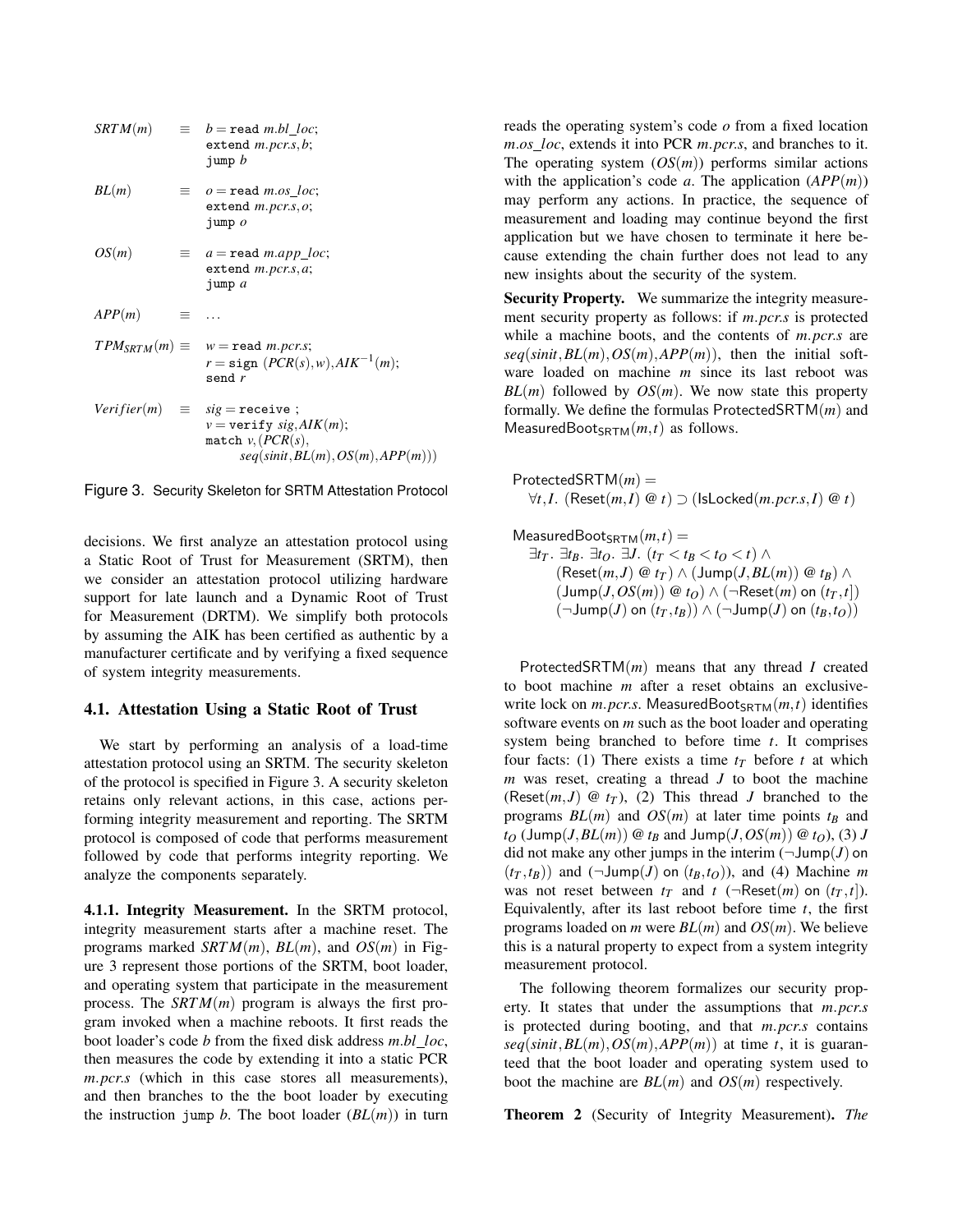*following is provable in LS*<sup>2</sup> *:*

ProtectedSRTM $(m)$   $\vdash$  $Mem(m.pcr.s, seq(sinit, BL(m), OS(m), APP(m)))$  @ *t* ⊃ MeasuredBootSRTM(*m*,*t*)

We refer the reader to the full version of this paper for a detailed proof of this theorem [17]. Major steps in the proofs are discussed below to illustrate novel reasoning principles in *LS*<sup>2</sup> . All programs mentioned below refer to Figure 3.

(1) Using axioms (PCR1) and (PCR2) in succession on the antecedent  $Mem(m.pcr.s, seq(sinit, BL(m), OS(m), APP(m)))$  @ *t*, we show that all sub-sequences of  $seq(sinit, BL(m), OS(m), APP(m))$  must have appeared in *m*.*pcr*.*s* at times earlier than *t*, and that machine *m* must have been reset at some time  $t_T$ , creating a thread *J* to boot it. Formally, we obtain

$$
\exists tr, t_1, t_2, t_3, J. \quad (tr \leq t_1 < t_2 < t_3 < t) \\
\wedge (\text{Mem}(m. pcr.s, seq(sinit, BL(m), OS(m))) \text{ @ } t_3) \\
\wedge (\text{Mem}(m. pcr.s, seq(sinit, BL(m))) \text{ @ } t_2) \\
\wedge (\text{Mem}(m. pcr.s, sinit) \text{ @ } t_1) \\
\wedge (\text{Reset}(m, J) \text{ @ } tr) \\
\wedge (\neg \text{Reset}(m) \text{ on } (tr, t])
$$

(2) Since *m* was reset creating thread *J* (second from last conjunct above), it follows in our model that the thread *J* above must have started with the program *SRTM*(*m*). (We have omitted a description of the rules that force this to be the case.) Thus, we would like to proceed by proving an invariant of *SRTM*(*m*). However, we can say *nothing* about the program *b* loaded at the end of *SRTM*(*m*). This is because *b* is read from a memory location *m*.*bl loc*, which could potentially have been written by an adversarial thread earlier. Fortunately, the extension of *b* into *m*.*pcr*.*s* in the second line of *SRTM*(*m*) lets us proceed. Precisely, this extension along with some basic properties of PCRs lets us prove the following property that is *parametric* (universally quantified) in the code  $b$ .  $t_T$  and  $J$  were obtained in property (1).

$$
\forall t', b, o.
$$
  
\n
$$
(((\text{Mem}(m.pcr.s, seq(sinit, b, o)) @ t')
$$
  
\n
$$
\land (tr < t' \le t))
$$
  
\n
$$
\supset \exists t_B. ((t_T < t_B < t') \land (\text{Jump}(J, b) @ t_B)))
$$
  
\n
$$
\land (\text{lsLocked}(m.pcr.s, J) @ t_B))
$$

This property means that if at any time  $t'$  between  $t_T$ and *t*, *m*.*pcr*.*s* contained *seq*(*sinit*,*b*,*o*), then thread *J* must have branched to *b* at some time *t<sup>B</sup>* between  $t_T$  and  $t'$ , and that *J* must hold a lock on *m.pcr.s* at *tB*. Informally this holds because the action immediately following the extension in *SRTM*(*m*) is

jump *b*, so if there is a further extension with *o*, jump *b* must have happened in the interim. The assumption ProtectedSRTM(m) is used to rule out the possibility that a thread other than *J* extended *o* into *m*.*pcr*.*s* before jump *b* happened, and to show that *J* holds the lock on *m*.*pcr*.*s* at *tB*.

(3) We instantiate the property in (2), choosing  $b =$ *BL*(*m*),  $o = OS(m)$ , and  $t' = t_3$  (*t*<sub>3</sub> was obtained in (1)). Eliminating the antecedents of the implication using facts from (1), we obtain:

$$
\exists t_B. ((t_T < t_B < t_3) \land (Jump(J, BL(m)) \ @ \ t_B) \land (IsLocked(m.pcr.s,J) \ @ \ t_B))
$$

(4) From (3) we know  $\text{Jump}(J, BL(m))$  @  $t_B$ . Next we use the (Jump) rule from Section 2.2. In the premise we show that  $\forall t_b, t_e$ .  $\forall Q \in IS(BL(m))$ .  $\vdash$  $[Q]_J^{t_b,t_e}$   $A(t_b,t_e)$  for a suitable invariant  $A(t_b,t_e)$ , whose details we omit here (see [17] for details). The main difficulty here is similar to that in (2): we do not know what  $o$  in the program of  $BL(m)$  may be. Again, the invariant we prove is parametric in *o*. Using the (Jump) rule, we obtain the following property.

$$
\forall t', o, a.
$$
  
\n
$$
(((\text{Mem}(m.pcr.s, seq(sinit, BL(m), o, a)) @ t')
$$
  
\n
$$
\land (t_B < t' \le t))
$$
  
\n
$$
\supset \exists t_O. ((t_B < t_O < t) \land (\text{Jump}(J, o) @ t_O)))
$$

This property is very similar to that in (2), except that it follows from an invariant of *BL*(*m*), not *SRTM*(*m*). The fact  $|s$ Locked(*m.pcr.s, J*) @  $t_B$  from (3) is needed to rule out the possibility that a thread other than *J* extended *a* into *m*.*pcr*.*s*.

(5) We instantiate the property in (4), choosing  $o =$  $OS(m)$ ,  $a = APP(m)$  and  $t' = t$ . Combining with facts from (1), we obtain:

$$
\exists t_O. ((t_B < t_O < t) \land (\text{Jump}(J, OS(m)) \ @ \ t_O))
$$

The facts (Reset $(m, J) \otimes t_T$ ),  $(\neg$ Reset $(m)$  on  $(t_T, t)$ ),  $(\textsf{Jump}(J, BL(m)) \quad \textcircled{a} \quad t_B), \quad \text{and} \quad (\textsf{Jump}(J,OS(m)) \quad \textcircled{b}$  $t<sub>O</sub>$  in (1), (3), and (5) establish part of MeasuredBoot<sub>SRTM</sub> $(m,t)$ . The remaining part follows from a similar analysis with slightly stronger invariants in (2) and (4).

The hardest part in designing *LS*<sup>2</sup> 's proof system was coming up with sound principles for reasoning about dynamically branching to unknown code that are illustrated above, and in particular, the (Jump) rule. Although the final design is simple to use, it was not obvious at first. We believe that this method for reasoning about branching to completely unknown code (like *b* and *o*) is new to this work. Prior work on reasoning about dynamically loaded code, usually based on higher-order extensions of Hoare logic [24]–[28], assumes that at least the invariants of the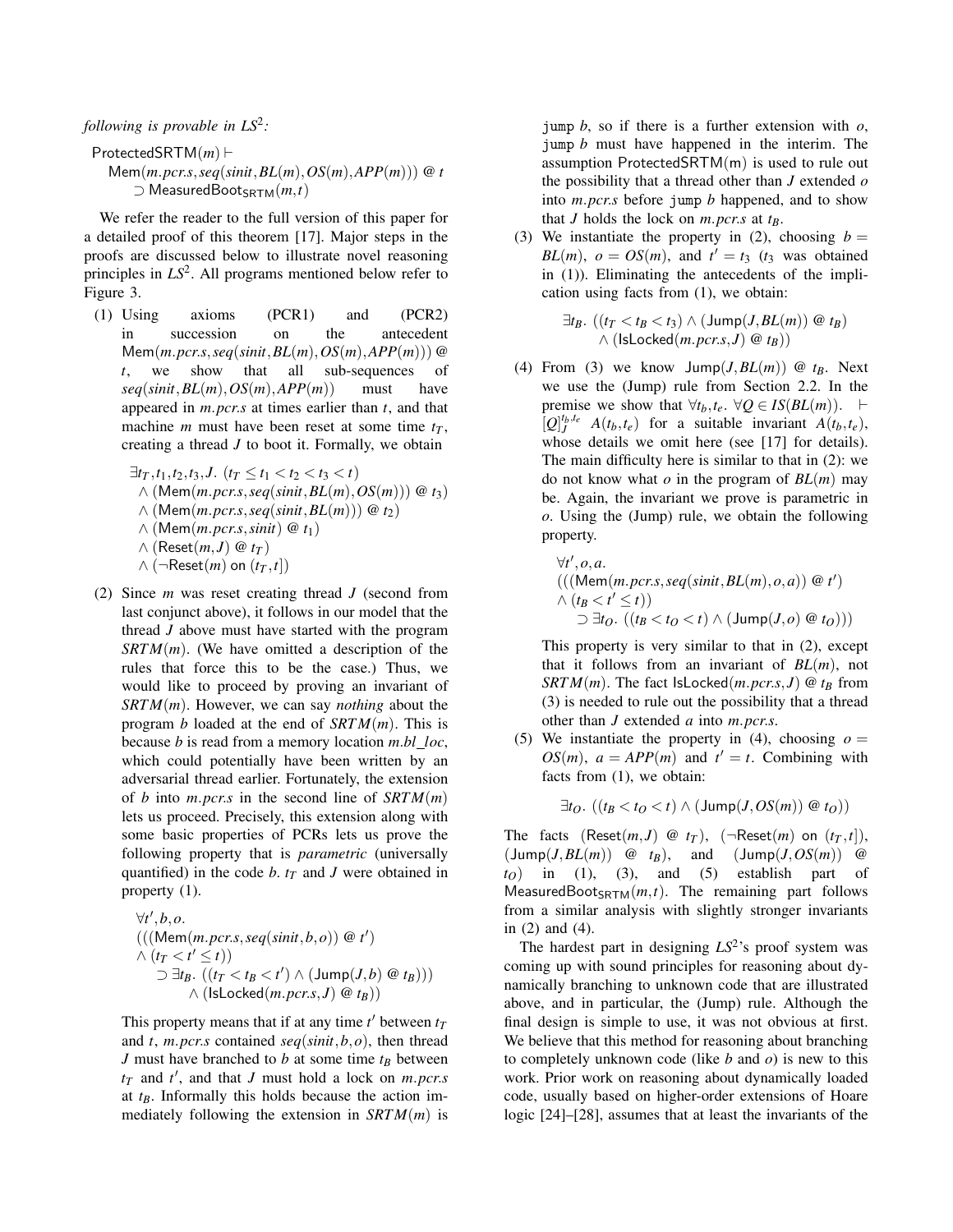code being branched to are known at the point of branch in the program. In our setting, this assumption is unrealistic because we allow executable code to either be obtained over the network or be read from memory, and hence, potentially, to come from an adversary.

4.1.2. Insights From Analysis. A number of insights follow from the analysis. These insights include highlighting an unexpected property, clarifying assumptions on the TCB, and identifying program invariants required for security.

Property Excludes Last Jump. A key insight from the analysis is that the integrity measurement protocol does not provide sufficient evidence to deduce that the last program in a chain of measurements is actually executed. For example, an adversary can reboot the platform after *OS*(*m*) extends *APP*(*m*), but before it is jumped to. Alternatively, a race may occur between two application-level processes whereby the OS extends the first into *m*.*pcr*.*s* and then the other process reads the value in *m*.*pcr*.*s* before the first process is branched to.

TCB Assumptions. The value of *m*.*pcr*.*s* does not guarantee that the measured software was also executed unless it is also guaranteed that no other process had write access to *m*.*pcr*.*s*. If the latter assumption fails, an attack exists: a malicious process may extend a piece of code into *m*.*pcr*.*s* without executing it. This assumption usually holds in practice because booting is generally single threaded, but may fail if for example a malicious thread executes on another processor core concurrently with the measurement thread. Formally, this shows up as the ProtectedSRTM(*m*) formula, which is a necessary assumption for the proof.

Program Invariants. To establish Theorem 2, we prove program invariants for the *SRTM*(*m*) and *BL*(*m*) programs. These invariants provide a specification of the properties that an SRTM and a boot loader program must satisfy to be secure in an integrity measurement protocol, i.e. the assumptions about the TCB. The *SRTM*(*m*) invariant states that there exists a time point  $t'$  and thread *J* such that *J* branches to the boot loader *b*, *J* does not branch to any program at any time point before  $t'$ , *m.pcr.s* contains the hashed value of the boot loader *b*, and *m*.*pcr*.*s* is locked by *J* at  $t'$ . The invariant of  $BL(m)$  states that there exists a time point *t* and thread *J* such that *J* branches to program code *o* only after the entire program code *o* has been measured into *m*.*pcr*.*s*. Kauer [29] performed a manual source code audit of a number of TPM-enabled boot loaders to check the informal security condition that "no code...is executed but not hashed." Our invariant on the boot loader *BL* was developed independently during the course of proving the above theorem and is a formal specification of this condition. We envisage that these invariants can be used to derive properties to automatically check against implementations of TCB

components, thereby providing greater assurance that the trusted components are trustworthy.

4.1.3. Integrity Reporting. After the integrity measurement protocol loads the PCRs with measurements, the measurements can be used by the TPM to attest to the identify of the software loaded on the local platform. This protocol, called integrity reporting, involves two participants. One of the participants is the remote party itself, called the verifier. Its code is marked *Veri fier*(*m*) in Figure 3. The other participant in the protocol is the TPM of machine *m* in the role of *T PMSRTM*(*m*). This code is also shown in the same figure.

The integrity reporting protocol contains two steps. In the first, the TPM on machine *m* reads the contents *w* of *m*.*pcr*.*s*, signs them and an identifier (denoted *PCR*(*s*)) that uniquely identifies *m*.*pcr*.*s* with its embedded private key  $AIK^{-1}(m)$  and sends the signed aggregate to the remote verifier. In the second step, the remote verifier verifies this signature with the known public key *AIK*(*m*), and checks that the contents of the signature match the pair of  $PCR(s)$  and  $seq(sinit, BL(m), OS(m), APP(m)).$ Security Properties. The security properties of integrity

reporting are formalized by the following two *LS*<sup>2</sup> formulas, which we call  $J_1$  and  $J_2$  respectively.

 $[Verifyer( m )]_{V}^{t_b,t_e} \exists t. (t < t_e) \wedge$  $(\text{Mem}(m. pcr.s., seq(sinit, BL(m), OS(m), APP(m))) \otimes t)$ 

 $[Verifyer(fier(m)]^{t_b,t_e}_{V}$   $\exists t.$   $(t < t_e) \land$  MeasuredBoot<sub>SRTM</sub> $(m,t)$ 

The first property  $(J_1)$  states that if the code *Verifier*(*m*) is executed successfully between the time points  $t<sub>b</sub>$  and  $t_e$ , then there must be a time *t* before  $t_e$  at which *m*.*pcr.s* contained *seq*(*sinit*,*BL*(*m*),*OS*(*m*),*APP*(*m*)). The second property  $(J_2)$  means that a remote verifier can identify the boot loader and operating system that were loaded on *m* at some time prior to *te*.

To prove these properties, we require two new assumptions, which we combine in the set Γ*SRTM* below. The first of these assumptions states that the remote verifier is distinct from the TPM. This assumption is needed to distinguish protocol participants, and is true in practice. The second assumption is the honesty assumption for the TPM from Section 3.1 that guarantees that the TPM's signature cannot be forged, and that the TPM always executes only specified programs.

 $\Gamma_{SRTM}$  =  $\{\hat{V} \neq AI\hat{K}(m),\}$  $Honest(AÎK(m), {TPM_{SRTM}(m), TPM_{DRTM}(m)}$ 

Theorem 3 (Security of Integrity Reporting). *The following are provable in LS*<sup>2</sup> *'s proof system:*

- (1)  $\Gamma_{SRTM} \vdash J_1$
- (2)  $\Gamma_{SRTM}$ , ProtectedSRTM $(m) \vdash J_2$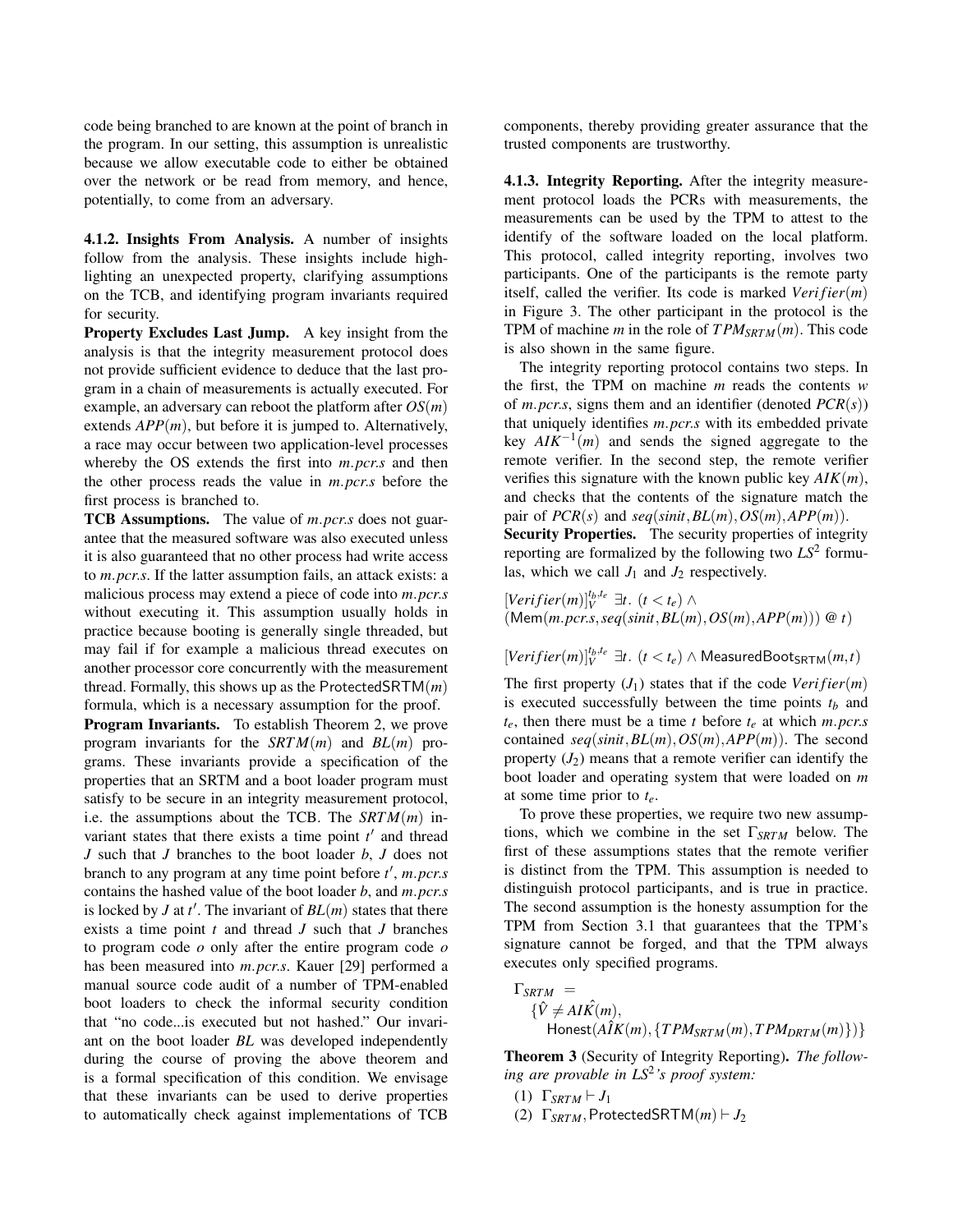The proof of (1) critically relies on the assump $t$ ion Honest( $\widehat{AIK}(m)$ ,  $\{TPM_{SRTM}(m), TPM_{DRTM}(m)\})$  to establish both that the TPM on *m* actually produced a signature in the past, and that the value signed by the TPM was actually read from *m*.*pcr*.*s*. The latter follows from knowledge of the programs that the TPM may be executing. (2) follows from (1) and Theorem 2.

4.1.4. Insights From Analysis. The security analysis lead to a number of insights including highlighting weaknesses in the property provided by the protocol and identifying program invariants required for security.

Staleness of Measurements. A key insight from the analysis is that after executing the integrity reporting protocol, the verifier has no knowledge of how recent the time of measurement  $t$  is in comparison to  $t_e$ , the time the verifier's execution finished. This staleness of measurements is inherent in the protocol: it is possible to reboot the machine with a different boot sequence after sending the signature to the remote verifier, as is known from prior work [19]. Formally, one can only prove that *m*.*pcr*.*s* contained the reported measurements at time *t*, but not after.

Program Invariants. In the process of proving the above theorem, we prove a program invariant for the roles of the TPM (i.e.,  $TPM_{SRTM}(m)$  and  $TPM_{DRTM}(m)$ ). This invariant provides a specification of the properties that a TPM's signing role must satisfy. In particular, the invariant requires that if the TPM returns a value then the value is a signature over the value stored in *m*.*pcr*.*s* and that the TPM does not write to any memory locations. The latter constraint is necessary to prevent previously measured code from being modified after being measured.

#### 4.2. Attestation Using a Dynamic Root of Trust

We perform an analysis of DRTM attestation using our model of hardware support for late launch. We jointly analyze the protocol code that performs integrity measurement and reporting.

4.2.1. DRTM Protocol. We describe the security skeleton of the DRTM attestation protocol in Figure 4. The DRTM protocol is a four agent protocol. The processes are: (1)  $OS(m)$ , executed by the machine itself (called  $\hat{m}$ ), that receives a nonce from the remote verifier, and performs a late launch. (2) *LL*(*m*), executed by the hardware platform, that reads the binary of the program  $P(m)$  from the secure loader block (SLB), and measures then branches to *P*(*m*), (3)  $P(m)$  that measures the nonce, evaluates the function *f* on input 0 (the function *f* and its input may be changed depending on application), and extends a distinguished string *EOL* into *m*.*d pcr*.*k* to signify the end of the late

launch session. (4)  $TPM_{DRTM}(m)$ , executed by the TPM of *m*, that signs the dynamic PCR *m*.*d pcr*.*k*, and sends it to the verifier. (5) *Verifier* $(m)$ , executed by a remote verifier, that generates and sends a nonce, receives signed measurements, verifies the signature, and checks that the measurements match the sequence (*dinit*,*P*(*m*),*n*,*EOL*).

Security Property. We summarize the DRTM security property as follows: if the verifier is not the TPM, the TPM does not leak its signing key, and the TPM executes only the processes  $TPM_{DRTM}(m)$  and  $TPM_{SRTM}(m)$ , then the remote verifier is guaranteed that *J* performed a single late launch on machine *m* at some time *tL*, *J* branched to  $P(m)$  only once at  $t_C$ , *J* evaluated *f* once at  $t_E$  (and this happened after the verifier generated the nonce), *J* extended *EOL* into *m*.*d pcr*.*k* at some time *t<sup>X</sup>* , and *m.d.pcr.k* was locked for the thread *J* from  $t_L$  to  $t_X$ . We formalize this security property called *JDRTM* below.

$$
[Verifier(m)]_{V}^{l_{b},l_{e}} \quad \exists J, t_{X}, t_{E}, t_{N}, t_{L}, t_{C}, n.
$$
\n
$$
\land (t_{L} < t_{C} < t_{E} < t_{X} < t_{e})
$$
\n
$$
\land (t_{b} < t_{N} < t_{E})
$$
\n
$$
\land (\text{New}(V, n) \text{ @ } t_{N})
$$
\n
$$
\land (\text{LateLaunch}(m, J) \text{ @ } t_{L})
$$
\n
$$
\land (\neg \text{LateLaunch}(m) \text{ on } (t_{L}, t_{X}])
$$
\n
$$
\land (\neg \text{Reset}(m) \text{ on } (t_{L}, t_{X}])
$$
\n
$$
\land (Jump(J, P(m)) \text{ @ } t_{C})
$$
\n
$$
\land (\neg \text{Jump}(J) \text{ on } (t_{L}, t_{C}))
$$
\n
$$
\land (\text{Eval}(J, f) \text{ @ } t_{E})
$$
\n
$$
\land (\text{Extend}(J, m \text{.} d_{P} c r \text{.} k, EOL) \text{ @ } t_{X})
$$
\n
$$
\land (\neg \text{Eval}(J, f) \text{ on } (t_{C}, t_{E}))
$$
\n
$$
\land (\neg \text{Eval}(J, f) \text{ on } (t_{E}, t_{X}))
$$
\n
$$
\land (\text{IsLocked}(m \text{.} d_{P} c r \text{.} k, J) \text{ on } (t_{L}, t_{X}])
$$

In order to prove the property, we have to make the following assumptions.

$$
\Gamma_{DRTM} = \{\hat{V} \neq AI\hat{K}(m),
$$
  
Homest( $\hat{AIK}(m), \{TPM_{SRTM}(m), TPM_{DRTM}(m)\})\}$ 

We also made the same assumptions in the SRTM protocol  $(\Gamma_{SRTM} = \Gamma_{DRTM})$ . We prove the following theorem:

Theorem 4 (Security of DRTM). *The following is prov* $able$  in  $LS^2$ :  $\Gamma_{DRTM} \vdash J_{DRTM}$ 

As in the SRTM protocol, the security of the DRTM protocol relies on PCRs being append-only and writeprotected in memory. In addition, the DRTM protocol relies on (1) write locks on all dynamic PCRs that are provided by the late launch and (2) a dynamic reset of *m*.*d pcr*.*k* , to reset the values in the dynamic PCRs to *dinit* and signal that  $P(m)$  was executed with the protections provided by late launch.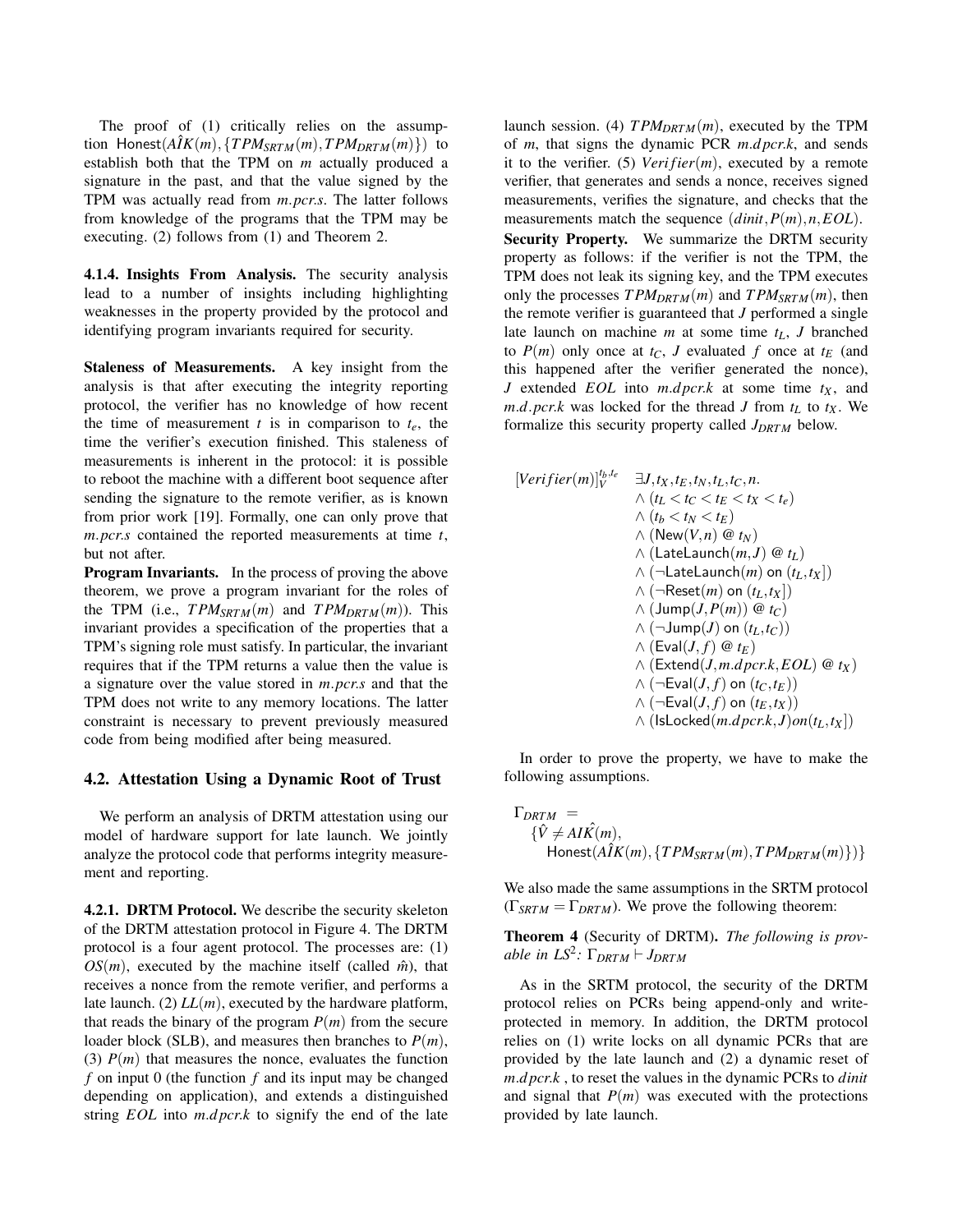$$
OS(m) \equiv n' = \text{receive};
$$
\n
$$
\text{write } m.nonce, n';
$$
\n
$$
\text{late\_Iaunch}
$$
\n
$$
LL(m) \equiv P = \text{read } m.SLB;
$$
\n
$$
\text{extend } m.dpcrk, P;
$$
\n
$$
\text{jump } P
$$
\n
$$
P(m) \equiv n'' = \text{read } m.nonce;
$$
\n
$$
\text{extend } m.dpcrk, n'';
$$
\n
$$
\text{eval } f, 0;
$$
\n
$$
\text{extend } m.dpcrk, EOL
$$
\n
$$
TPM_{DRTM}(m) \equiv w = \text{read } m.dpcrk;
$$
\n
$$
r = \text{sign } (dPCR(k), w), AIK^{-1}(m);
$$
\n
$$
\text{send } r
$$
\n
$$
\text{Verify } \text{sig} = \text{receive } ;
$$
\n
$$
v = \text{verify } sig, AIK(m);
$$
\n
$$
\text{match } v, (dPCR(k), \text{seq}(dinit, P(m), n, EOL))
$$

Figure 4. Security Skeleton for DRTM Attestation Protocol

4.2.2. Insights From Analysis. The security analysis lead to a number of insights including revealing an insecure protocol interaction between the DRTM and SRTM attestation protocols, highlighting differences with the SRTM protocol, and identifying program invariants required for DRTM security that we subsequently used to manually audit a security kernel implementation.

**Insecure Protocol Interaction.** In extending  $LS^2$  to model DRTM, we discovered that adding late launch required us to weaken some axioms related to reasoning about invariance of values in memory in order to retain soundness in the proof system. With these weaker axioms, we were unable to prove the safety property of the SRTM protocol. Soon after, we realized that SRTM's safety property can actually be violated using latelaunch . Specifically, during the execution of the SRTM protocol, a late launch instruction may be issued by another thread before *OS*(*m*) has been extended into *m*.*pcr*.*s*. The invoked program may then extend the code of the programs  $OS(m)$  and  $APP(m)$  into *m.pcr.s* without executing them, and send signed measurements to the remote verifier. Since the contents of *m*.*pcr*.*s* would be the sequence  $seq(sinit, BL(m), OS(m), APP(m))$ , the remote verifier would believe incorrectly that *OS*(*m*) was executed and the SRTM protocol would fail to provide its expected integrity property. This vulnerability can be countered if the program loaded in a DRTM session were unable to change the contents of *m*.*pcr*.*s* if SRTM were executing in parallel. In the final design of our formal model, we force this to be the case by letting the thread booting a

machine to retain an exclusive-write lock on *m*.*pcr*.*s* even in the face of a concurrent late launch, thus allowing a proof of correctness of SRTM.

Late launch also opens the possibility of a code modification attack on SRTM. Specifically, after the code of a program such as *BL*(*m*) or *OS*(*m*) has been extended into *m*.*pcr*.*s* in SRTM, a concurrent thread may invoke a DRTM session and change the code in memory before it is executed. Any subsequent attestation of integrity of the loaded code to a remote party would then be incorrect. Our model prevents this attack by assuming that code measured in PCRs during SRTM cannot be modified in memory.

Comparison to SRTM. The property provided by the DRTM protocol is stronger than the SRTM protocol for a number of reasons:

Fewer Assumptions. The proof of security for the DRTM protocol does not rely on the ProtectedSRTM(*m*) assumption that static PCRs are locked. Instead the latelaunch action locks all dynamic PCRs. If the machine *M* is a multi-processor or multi-core machine that is capable of running multiple threads in parallel, the locks on the dynamic PCRs will prevent attacks where malicious threads running concurrently with the measurement thread extend additional programs into *m*.*d pcr*.*k* in an attempt to attest to their execution within a late launch session.

Smaller TCB. The security proof of the DRTM does not reason about the measurements of the BIOS, boot loader, or operating system stored in the static PCRs (e.g., *m*.*pcr*.*s*), indicating that the security of the DRTM protocol does not depend on these large software components. This considerably reduces the trusted computing base to just  $P(m)$  and  $LL(m)$  and opens up the possibility of verifying that the TCB satisfies the required program invariants.

Execution Integrity. Unlike the SRTM protocol that does not provide sufficient evidence to deduce that the last program in a sequence of measurements is branched to, the *JDRTM* property states that all programs measured during the protected session where executed. The property goes further to state that the programs completed execution. Specifically, the end of session measurement EOL proves that  $P(m)$  executes to completion.

Program Invariants. In the process of proving the above theorem, we prove program invariants for the roles of the TPM (i.e.,  $TPM_{SRTM}(m)$  and  $TPM_{DRTM}(m)$ ), and the programs  $LL(m)$  and  $P(m)$ . These invariants specify the properties that  $TPM_{SRTM}(m)$ ,  $TPM_{DRTM}(m)$ ,  $LL(m)$ , and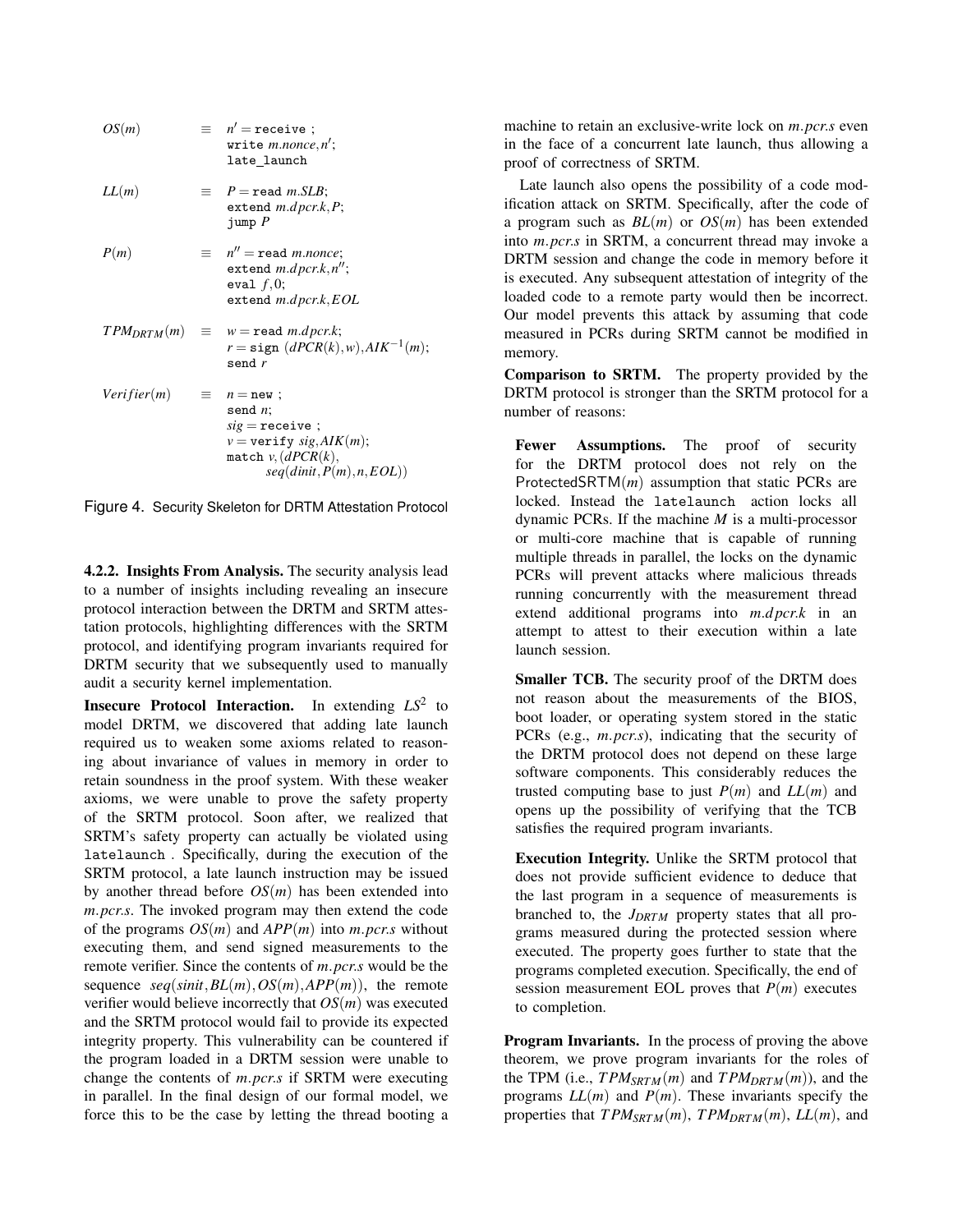$P(m)$  must satisfy for the DRTM protocol to be secure. The invariant over the roles of the TPM is similar to the TPM's role invariant used for SRTM. The invariant for *LL*(*m*) states that the code must maintain a lock on *m.dpcr.k* and measure then branch to the program  $P(m)$ . The invariant for  $P(m)$  is shown below. The invariant states that if there are no resets or late launches on *m* from  $t_b$  to  $t_e$ , *m.dpcr.k* is locked at  $t_b$  and  $m.dpcr.k$  contains the sequence  $seq(dinit, P(m))$  at  $t_b$  and later contains  $seq(dinit, P(m), x, EOL)$ , then there exists a thread *J* such that *J* extended a value *x* (e.g., a nonce) into *m*.*d pcr*.*k*, then evaluated  $f$ , then extended the end of session symbol *EOL*, and that each action was performed once, in the order specified, and  $m.dpcx$  was locked from  $t_b$  to  $t_x$ .

$$
[Q]_{J}^{t_b,t_e} \forall t, x. ((\neg \text{Reset}(m) \text{ on } (t_b, t_e])
$$
\n
$$
\wedge (\neg \text{Latelaunch}(m) \text{ on } (t_b, t_e])
$$
\n
$$
\wedge (\text{Mem}(m.dpck, seq(dinit, P(m))) \otimes t_b)
$$
\n
$$
\wedge (\text{lsLocked}(m.dpck, J) \otimes t_b)
$$
\n
$$
\wedge (t_b < t \leq t_e)
$$
\n
$$
\wedge (\text{Mem}(m.dpck, seq(dinit, P(m), x, EOL)) \otimes t))
$$
\n
$$
\supseteq t_{n}, t_E, t_X. ((t_b < t_n < t_E < t_X < t)
$$
\n
$$
\wedge (\text{Extend}(J, m.dpck, x) \otimes t_n)
$$
\n
$$
\wedge (\text{Extend}(J, m.dpck, EOL) \otimes t_X)
$$
\n
$$
\wedge (\text{Eval}(J, f) \otimes t_E)
$$
\n
$$
\wedge (\neg \text{Eval}(J, f) \text{ on } (t_b, t_E))
$$
\n
$$
\wedge (\neg \text{Eval}(J, f) \text{ on } (t_E, t_X))
$$
\n
$$
\wedge (\text{lsLocked}(m.dpck, J) \text{ on } (t_b, t_X]))
$$

Manual Audit of DRTM Implementation. To check that the invariants required by our security analysis are correct, we performed a manual source code audit of the Flicker implementation of the DRTM protocol [30]. We checked that Flicker's security kernel implementation, represented by our program  $P(m)$ , respects the invariant above. We were able to quickly extract the security skeleton of the security kernel from Flicker's approximately 250 lines of C code. To verify that the skeleton respects the exact invariant from our security proof, we checked that instructions were present to evaluate the function *f* , that the *EOL* marker was subsequently extended into *m*.*d pcr*.*k*, and that each of the instructions would only be executed once on all code paths. In several cases, we matched multiple C instructions to a single action since the instructions are a refinement of the action. For example, the extension of *EOL* consists of two instructions, a memset to create the sequence of characters corresponding to an *EOL* and a call to a wrapper for the extend instruction. The entire manual process of extracting the security skeleton and auditing the invariant took less than one hour for an individual with no previous experience with the Flicker security kernel. Although we did not formally verify the property, one interesting direction for future work is to use these invariants to derive refined invariants to check on the

implementation, possibly using software model checking techniques.

## 5. Related Work

 $LS^2$  draws on certain conceptual ideas from PCL [3], in particular, the local reasoning style by which security properties of protocols are proved without explicitly reasoning about adversary actions. In PCL, global security properties are derived by combining properties achieved by individual protocol steps with invariants proved by induction over the protocol programs executed by honest parties.  $LS^2$  supports this form of reasoning for a much richer language that includes not only network communication and cryptography as in PCL, but also shared memory, memory protection, machine resets, and dynamically loaded unknown pieces of code. The insights on which the new proof rules are based are described in Section 2.2. The technical definition of  $LS^2$  also differs significantly from PCL: instead of associating pre-conditions and postconditions with all actions in a process (as PCL does), we model time explicitly, and associate monotonically increasing time points with events on a trace. The presence of explicit time allows us to express invariants about memory; for instance, we may express in *LS*<sup>2</sup> that a memory location contains the same value throughout the interval  $[t_1,t_2]$ . Explicit time is also used to reason about the relative order of events. Whereas explicit use of time may appear to be low-level and cumbersome for practical use, the proof system for  $LS^2$  actually uses time in a very limited way that is quite close to temporal logics such as LTL [31]. Indeed, it seems plausible to rework the proof system in this paper using operators of LTL in place of explicit time. However, we refrain from doing so because we believe that a model of real time may be needed to analyze some systems of interest (e.g., [32]–[34]).

*LS*<sup>2</sup> also shares some features with other logics of programs [8], [10], [35]. Hoare logic and dynamic logic focus on sequential imperative programs, and do not consider concurrency, network communication and adversaries.  $LS^2$ 's abstract locks are similar to regions that are used to reason about synchronized access to memory in concurrent separation logic [8]. However, the two primitives differ in application. Whereas we use locks to enforce integrity of data stored in memory, regions are intended to prevent race conditions. Another key difference between concurrent separation logic and  $LS^2$  is that the former does not consider network communication. Furthermore, concurrent separation logic and other approaches for verifying concurrent systems [36] typically do not consider an adversary model. An adversary could be encoded as a regular program in these approaches, but then proving invariants would involve an induction over the steps of the honest parties programs and the attacker.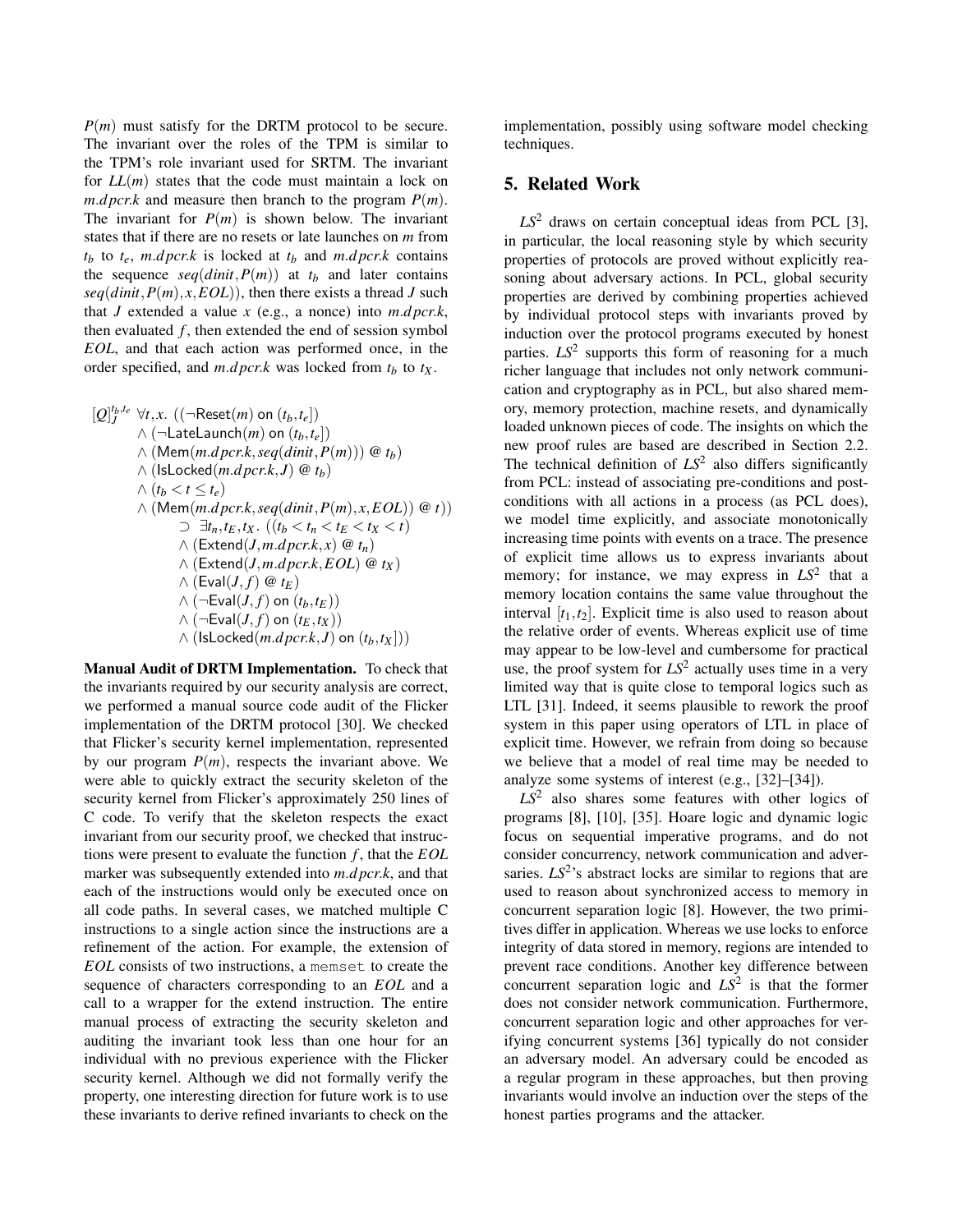Prior proposals for reasoning about dynamically loaded code use higher-order extensions of Hoare logic [24]–[28]. However, they are restricted to reasoning about sequential programs only and require that invariants of code being called be known in the program at the point of the call. LS<sup>2</sup>'s method addresses the problem of reasoning about dynamically loaded code in the more general context of concurrent program execution where one thread is allowed to modify code that is loaded by another. As illustrated in Section 4.1, using the (Jump) rule, evidence that *some* code executed can be combined with separate evidence about the identity of the code to reason precisely about the effects of the jump. Such reasoning is essential in some applications including trusted computing, and is impossible in all prior work known to us.

There have been several previous analyses of trusted computing. Abadi and Wobber used an authorization logic to describe the basic ideas of NGSCB, the predecessor to the TCG [37]. Their formalization documents and clarifies basic NGSCB concepts rather than proving specific properties of systems utilizing a TPM. Chen et al. developed a formal logic tailored to the analysis of a remote attestation protocol and suggested improvements [38]. Unlike *LS*<sup>2</sup> , these logics are not tied to the execution semantics of the protocols. Gurgens et al. used a model checker to analyze the security of several TCG protocols [39]. Millen et al. employed a model checker to understand the role and trust relationships of a system performing a remote attestation protocol [40]. Our analysis with  $LS^2$  is a complementary approach: It proves security properties even for an infinite number of simultaneous invocations of attestation protocols, but with a more abstract model of the TPM's primitives.  $LS^2$  is designed to be a more general logic with TCG protocols providing one set of applications. Lin [41] used a theorem prover and model finder to analyze the security of the TPM against invalid sequences of API calls.

#### 6. Conclusion

In this paper, we presented  $LS^2$  and used it to carry out a substantial case study of trusted computing attestation protocols. The design of *LS*<sup>2</sup> was conceptually and technically challenging. Specifically, it was difficult to define a realistic adversary model and formulate sound reasoning principles for dynamically loaded unknown (and untrusted) code. The proof system was designed to support reasoning at a high level of abstraction. This was particularly useful in the case studies where the proofs yielded many insights about the security of trusted computing systems.

In future work, we will build upon this work to model and analyze security properties of web browsers, security hypervisors and virtual machine monitors. We also plan to develop further principles for modeling and reasoning about security at the level of system interfaces, in particular, to support richer access control models and system composition and refinement.

Acknowledgments. The authors would like to thank Michael Hicks, Jonathan McCune, and the anonymous reviewers for their helpful comments and suggestions. This work was partially supported by the U.S. Army Research Office contract on Perpetually Available and Secure Information Systems (DAAD19-02-1-0389) to CMU's CyLab, the NSF Science and Technology Center TRUST, and the NSF CyberTrust grant "Realizing Verifiable Security Properties on Untrusted Computing Platforms". Jason Franklin is supported in part by an NSF Graduate Research Fellowship.

### References

- [1] "Trusted Computing Group (TCG)," https: //www.trustedcomputinggroup.org/, 2008.
- [2] A. Datta, A. Derek, J. C. Mitchell, and D. Pavlovic, "A derivation system and compositional logic for security protocols," *Journal of Computer Security*, vol. 13, no. 3, pp. 423–482, 2005.
- [3] A. Datta, A. Derek, J. C. Mitchell, and A. Roy, "Protocol Composition Logic (PCL)." *Electr. Notes Theor. Comput. Sci.*, vol. 172, pp. 311–358, 2007.
- [4] N. Durgin, J. C. Mitchell, and D. Pavlovic, "A compositional logic for proving security properties of protocols," *Journal of Computer Security*, vol. 11, pp. 677–721, 2003.
- [5] A. Roy, A. Datta, A. Derek, J. C. Mitchell, and J.-P. Seifert, "Secrecy analysis in protocol composition logic," *Formal Logical Methods for System Security and Correctness*, 2008.
- [6] R. Milner, M. Tofte, and R. Harper, *The Definition of Standard ML*. Cambridge, MA, USA: MIT Press, 1990.
- [7] J. Saltzer and M. Schroeder, "The protection of information in computer systems," *Proceedings of the IEEE*, vol. 63, no. 9, pp. 1278–1308, September 1975.
- [8] S. Brookes, "A semantics for concurrent separation logic," in *Proceedings of 15th International Conference on Concurrency Theory*, 2004.
- [9] Z. Manna and A. Pnueli, *Temporal Verification of Reactive Systems: Safety*. Springer-Verlag, 1995.
- [10] C. A. R. Hoare, "An axiomatic basis for computer programming," *Communications of the ACM*, vol. 12, no. 10, pp. 576–580, 1969.
- [11] P. W. O'Hearn, J. C. Reynolds, and H. Yang, "Local reasoning about programs that alter data structures," in *Proceedings of the 15th International Workshop on Computer Science Logic*. London, UK: Springer-Verlag, 2001, pp. 1–19.